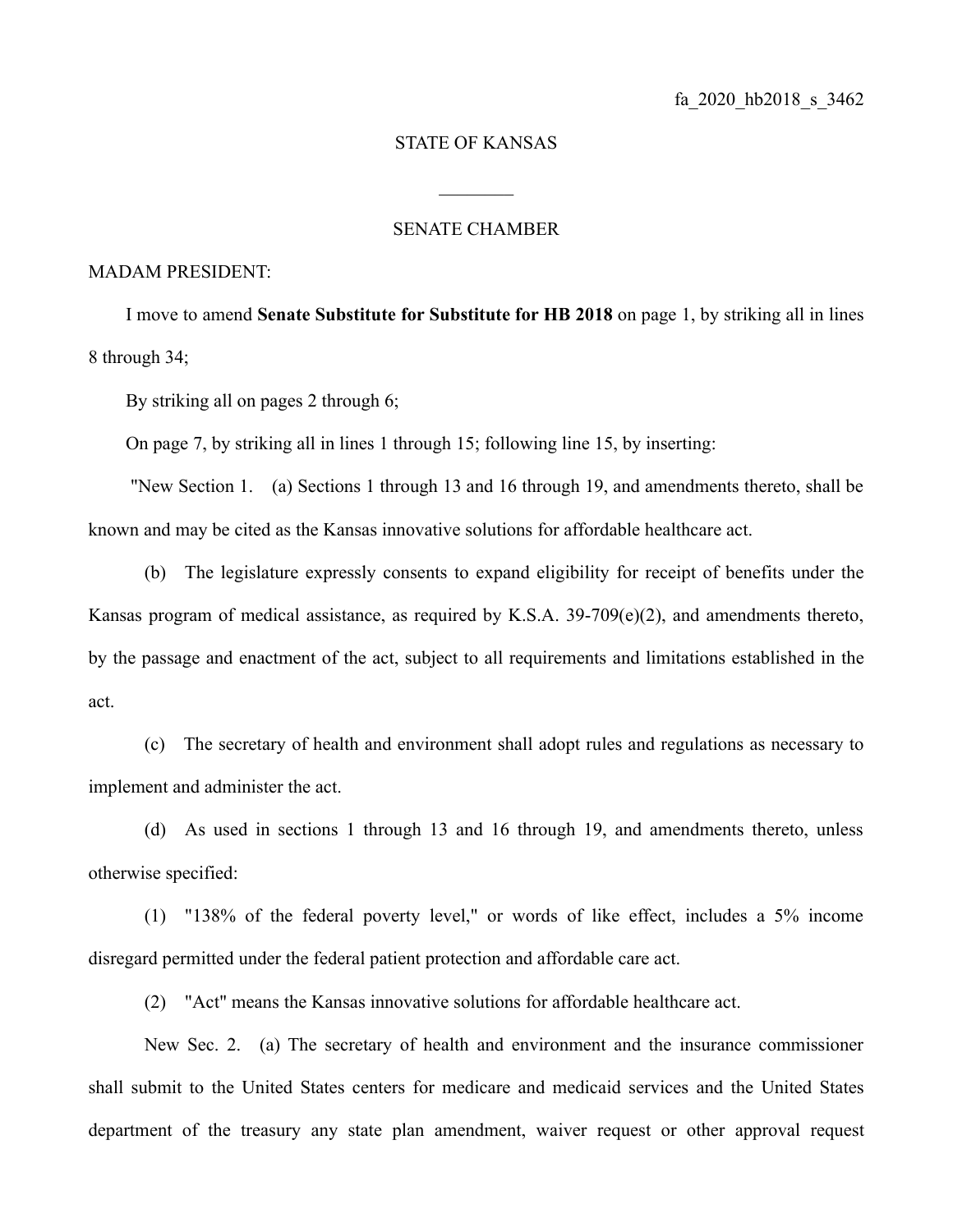necessary to implement the act. At least 10 calendar days prior to submission of any such approval request to the United States centers for medicare and medicaid services or the United States department of the treasury, the secretary of health and environment or the insurance commissioner, as applicable, shall submit such approval request application to the state finance council.

(b) For purposes of eligibility determinations under the Kansas program of medical assistance on and after January 1, 2021, medical assistance shall be granted to any adult under 65 years of age who is not pregnant and whose income meets the limitation established in subsection (c), as permitted under the provisions of 42 U.S.C. § 1396a, as it exists on the effective date of the act, and subject to a 90% federal medical assistance percentage and all requirements and limitations established in the act.

(c) (1) The secretary of health and environment shall submit to the United States centers for medicare and medicaid services any approval request necessary to provide medical assistance eligibility to individuals described in subsection (b) whose modified adjusted gross income does not exceed 138% of the federal poverty level.

(2) (A) Following submission to and approval by the state finance council in accordance with sections 20 and 22, the insurance commissioner shall submit to the United States department of the treasury and the United States centers for medicare and medicaid services a waiver request under section 1332 of the federal patient protection and affordable care act, 42 U.S.C. § 18052, as it exists on the effective date of the act, for a reinsurance program for health insurance plans sold in the Kansas individual market that are qualified health plans, as defined in 42 U.S.C. § 18021(a). The insurance commissioner shall design the reinsurance program in coordination with the secretary of health and environment to offset any cost of the section 1115 waiver described in this paragraph to the United States government in order to meet federal budget neutrality requirements for medicaid waivers. The insurance commissioner shall implement the reinsurance program to begin on January 1, 2022.

(B) The secretary of health and environment shall submit to the United States centers for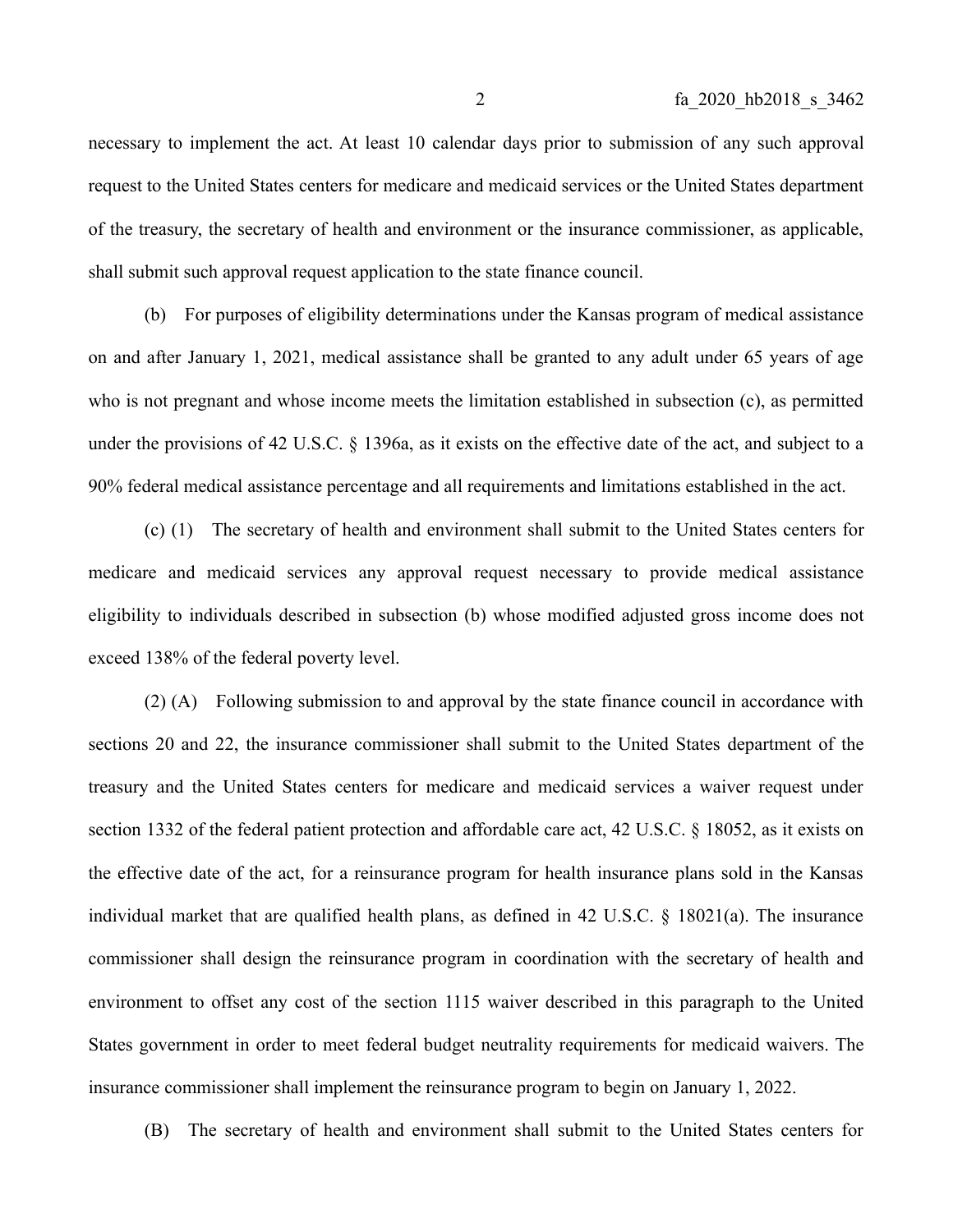medicare and medicaid services a waiver request under section 1115 of the federal social security act, 42 U.S.C. § 1315, as it exists on the effective date of the act, to provide medical assistance eligibility to individuals described in subsection (b) whose modified adjusted gross income does not exceed 100% of the federal poverty level and to transition those individuals described in subsection (b) whose modified adjusted gross income is greater than 100% but does not exceed 138% of the federal poverty level to health insurance plans on the health benefit exchange in Kansas established under the federal patient protection and affordable care act. The secretary of health and environment shall implement medical assistance eligibility under this subparagraph to begin on January 1, 2022, in conjunction with the implementation of the reinsurance program under subparagraph (A).

(C) If the waiver request submission under subparagraph (A) is not approved by the state finance council in accordance with sections 20 and 22, or if both waiver requests under subparagraphs (A) and (B) are not approved by the United States centers for medicare and medicaid services and the United States department of the treasury, as applicable, then medical assistance eligibility under the act shall continue to be determined in accordance with paragraph (1).

(d) The insurance commissioner shall identify and procure a contractor for services to prepare the section 1332 waiver for a reinsurance program described in this section. Such contractor shall have experience in developing and submitting section 1332 waivers for reinsurance programs.

New Sec. 3. (a) The secretary of health and environment shall refer each non-disabled adult applying for or receiving coverage under the act who is unemployed or working less than 20 hours per week to the Kansasworks program administered by the department of commerce. The secretary of commerce shall coordinate with the secretary of health and environment to certify to the secretary of health and environment each covered individual's compliance with this section. The secretary of commerce shall maintain a unique identifier for Kansasworks participants who are covered individuals under the act to track employment outcomes and progress toward employment.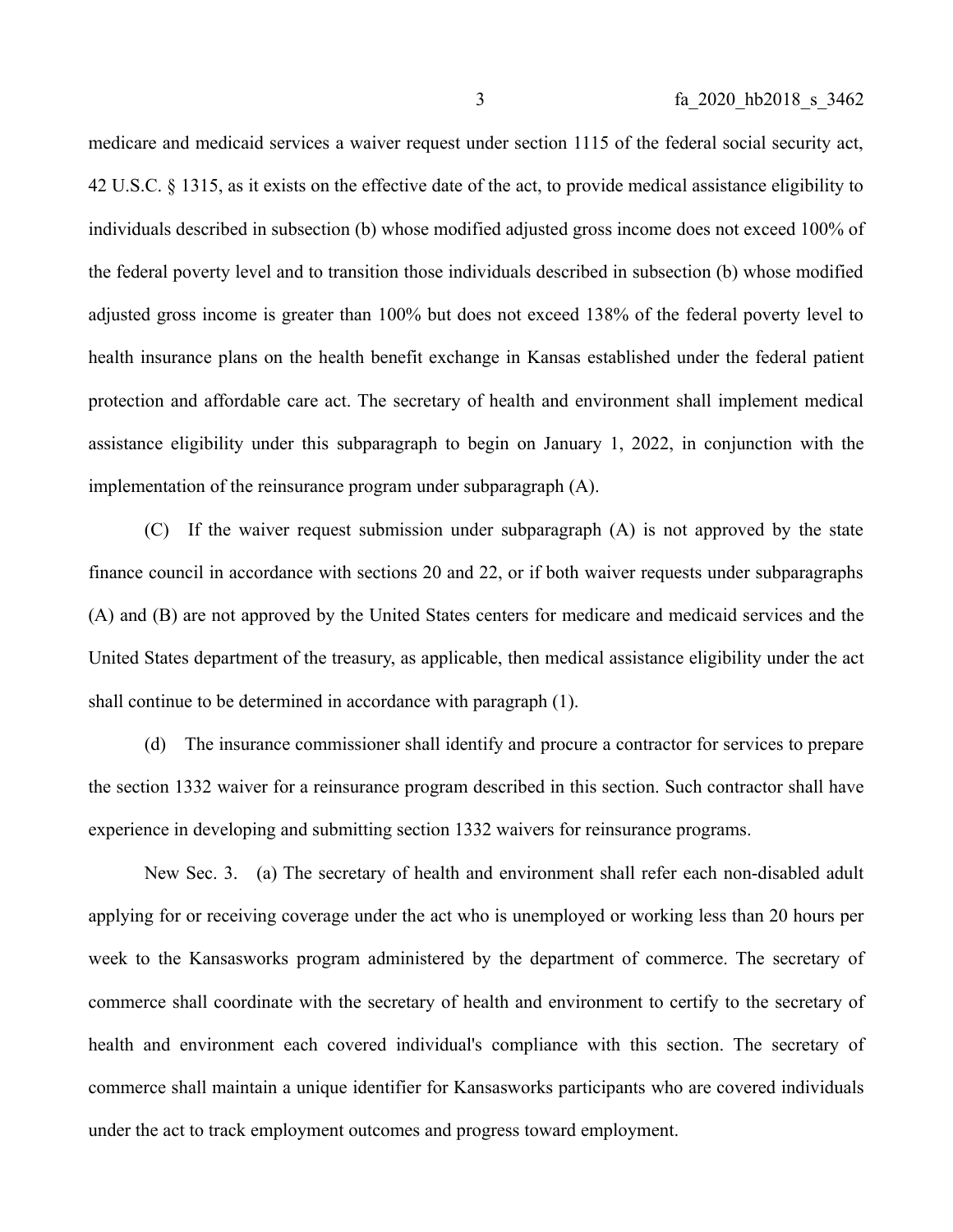(b) The secretary of health and environment shall evaluate each new applicant for coverage under the act for education status, employment status and any factors impacting the applicant's employment status, if less than full-time employment, and shall require each applicant to acknowledge the referral required under subsection (a). Such evaluation shall be a prerequisite for coverage under the act.

(c) A full-time student enrolled in a postsecondary educational institution or technical college, as defined by K.S.A. 74-3201b, and amendments thereto, shall be exempt from the referral required under subsection (a) for each year the student is enrolled in such educational setting.

(d) The secretary of health and environment shall report annually to the legislature, in coordination with the secretary of commerce, on or before the first day of each regular session of the legislature regarding the employment outcomes of covered individuals under the act.

New Sec. 4. (a) (1) Except to the extent prohibited by 42 U.S.C. 1396o-1(a)(2) and (b)(3), as such provisions exist on the effective date of this act, the department of health and environment shall charge to each covered individual described in section 2(b), and amendments thereto, a monthly fee not to exceed \$25 per individual, but not to exceed a maximum of \$100 per month per family household, as a condition of participation in the program. The department may grant a hardship exemption from payment of the monthly fee, as determined by the secretary of health and environment.

(2) The department of health and environment shall remit all moneys collected or received for monthly fees charged under this subsection, except for the federal share of such fees required to be remitted to the United States centers for medicare and medicaid services, to the state treasurer in accordance with K.S.A. 75-4215, and amendments thereto. Upon receipt of each such remittance, the state treasurer shall deposit the entire amount remitted into the state treasury to the credit of the state general fund.

(b) The department of health and environment shall utilize the debt collection procedures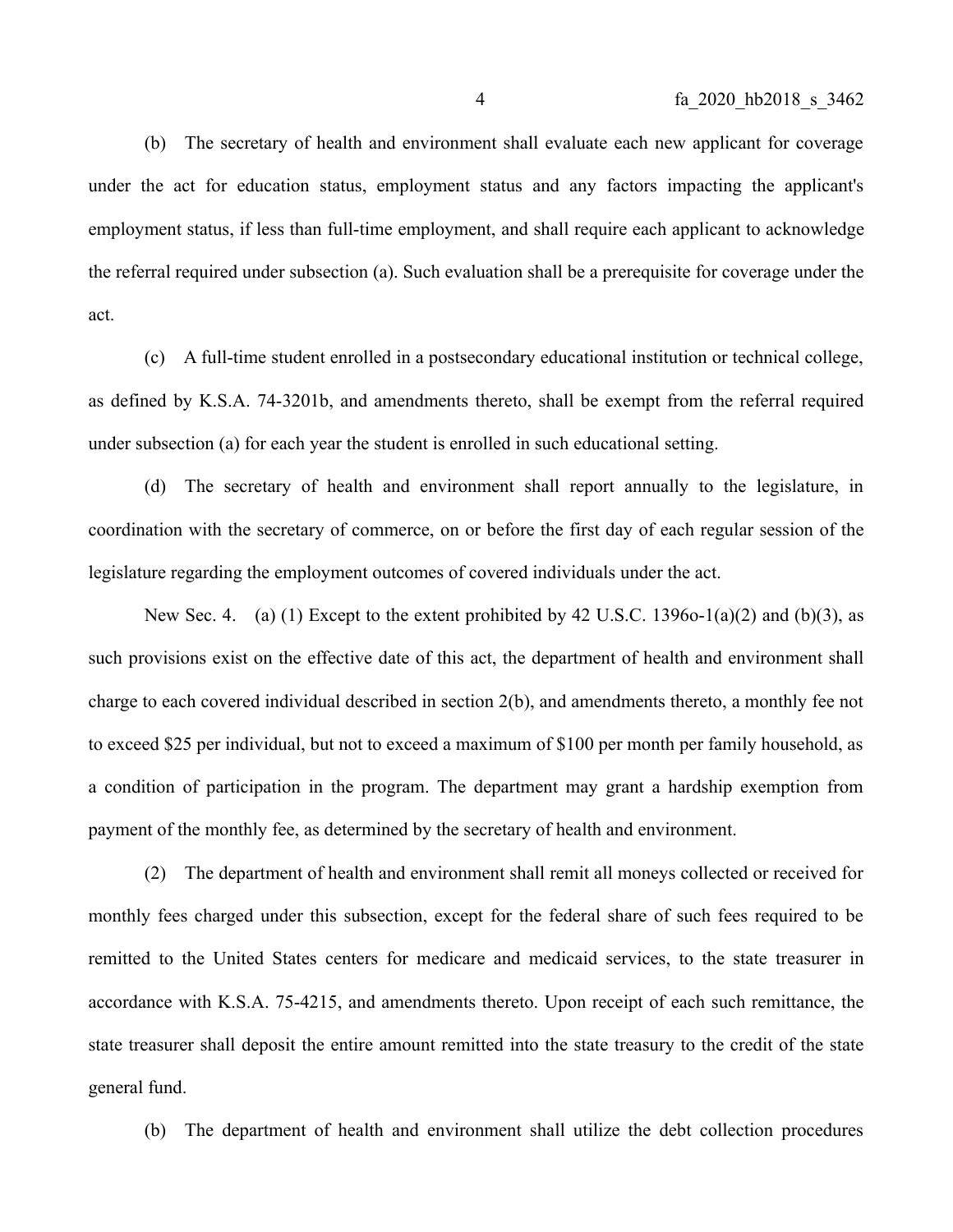authorized by K.S.A. 75-6201 et seq., and amendments thereto, for a covered individual under the act who is delinquent by 60 days or more in making a monthly fee payment.

(c) The secretary of health and environment may require each managed care organization providing services under the act to collect the monthly fee charged under subsection (a) in lieu of the department.

(d) In January of each year, the secretary of health and environment shall submit to the house of representatives standing committee on health and human services and the senate standing committee on public health and welfare an accounts receivable report for monthly fees collected under this section during the preceding calendar year.

New Sec. 5. (a) The secretary of health and environment may establish a health insurance coverage premium assistance program for individuals who meet the following requirements:

(1) The individual has an annual income that is 100% or greater than, but does not exceed 138% of, the federal poverty level, based on the modified adjusted gross income provisions set forth in section 2001(a)(1) of the federal patient protection and affordable care act; and

(2) the individual is eligible for health insurance coverage through an employer but cannot afford the health insurance coverage premiums, as determined by the secretary of health and environment.

(b) A program established under this section shall:

(1) Contain eligibility requirements that are the same as in sections 2 and 3, and amendments thereto; and

(2) provide that an individual's payment for a health insurance coverage premium may not exceed 2% of the individual's modified adjusted gross income, not to exceed 2% of the household's modified adjusted gross income in the aggregate with any premium charged to any other household member participating in the premium assistance program.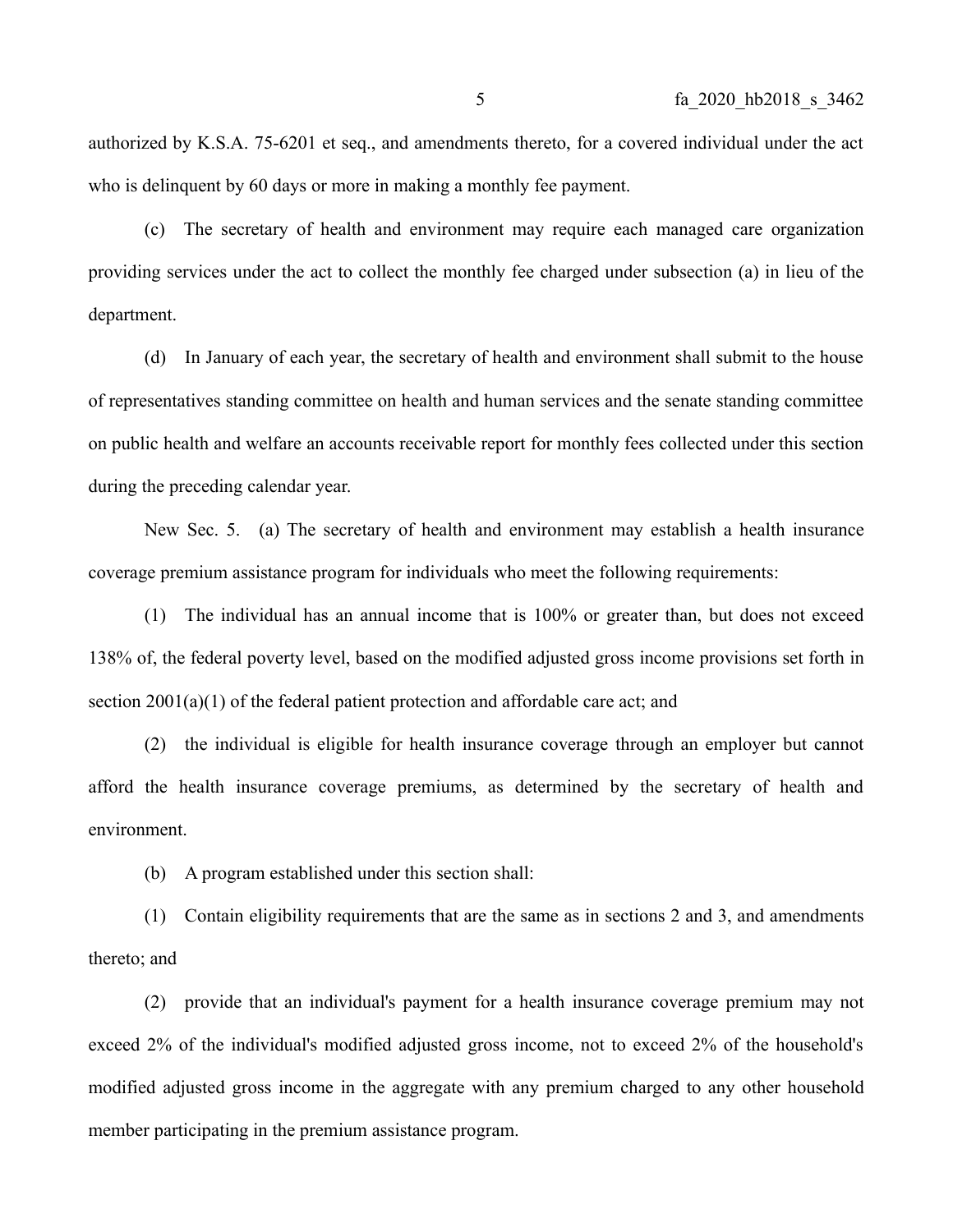New Sec. 6. (a) Except to the extent prohibited by 42 U.S.C.  $\S$  1396u-2(a)(2), as it exists on the effective date of this act, the secretary of health and environment shall administer medical assistance benefits using a managed care delivery system using organizations subject to assessment of the privilege fee under K.S.A. 40-3213, and amendments thereto. If the United States centers for medicare and medicaid services determines that the assessment of a privilege fee provided in K.S.A. 40-3213, and amendments thereto, is unlawful or otherwise invalid, then the secretary of health and environment shall administer state medicaid services using a managed care delivery system.

(b) In awarding a contract for an entity to administer state medicaid services using a managed care delivery system, the secretary of health and environment shall:

(1) Not provide favorable or unfavorable treatment in awarding a contract based on an entity's for-profit or not-for-profit tax status;

(2) give preference in awarding a contract to an entity that provides health insurance coverage plans on the health benefit exchange in Kansas established under the federal patient protection and affordable care act; and

(3) require that any entity administering state medicaid services provide tiered benefit plans with enhanced benefits for covered individuals who demonstrate healthy behaviors, as determined by the secretary of health and environment, to be implemented on or before July 1, 2022.

New Sec. 7. If the federal medical assistance percentage for coverage of medical assistance participants described in section  $1902(a)(10)(A)(i)(VIII)$  of the federal social security act, 42 U.S.C. § 1396a, as it exists on the effective date of this section, becomes lower than 90%, then the secretary of health and environment shall terminate coverage under the act over a 12-month period, beginning on the first day that the federal medical assistance percentage becomes lower than 90%. No individual shall be newly enrolled for coverage under the act after such date.

New Sec. 8. (a) Section 7, and amendments thereto, shall be nonseverable from the remainder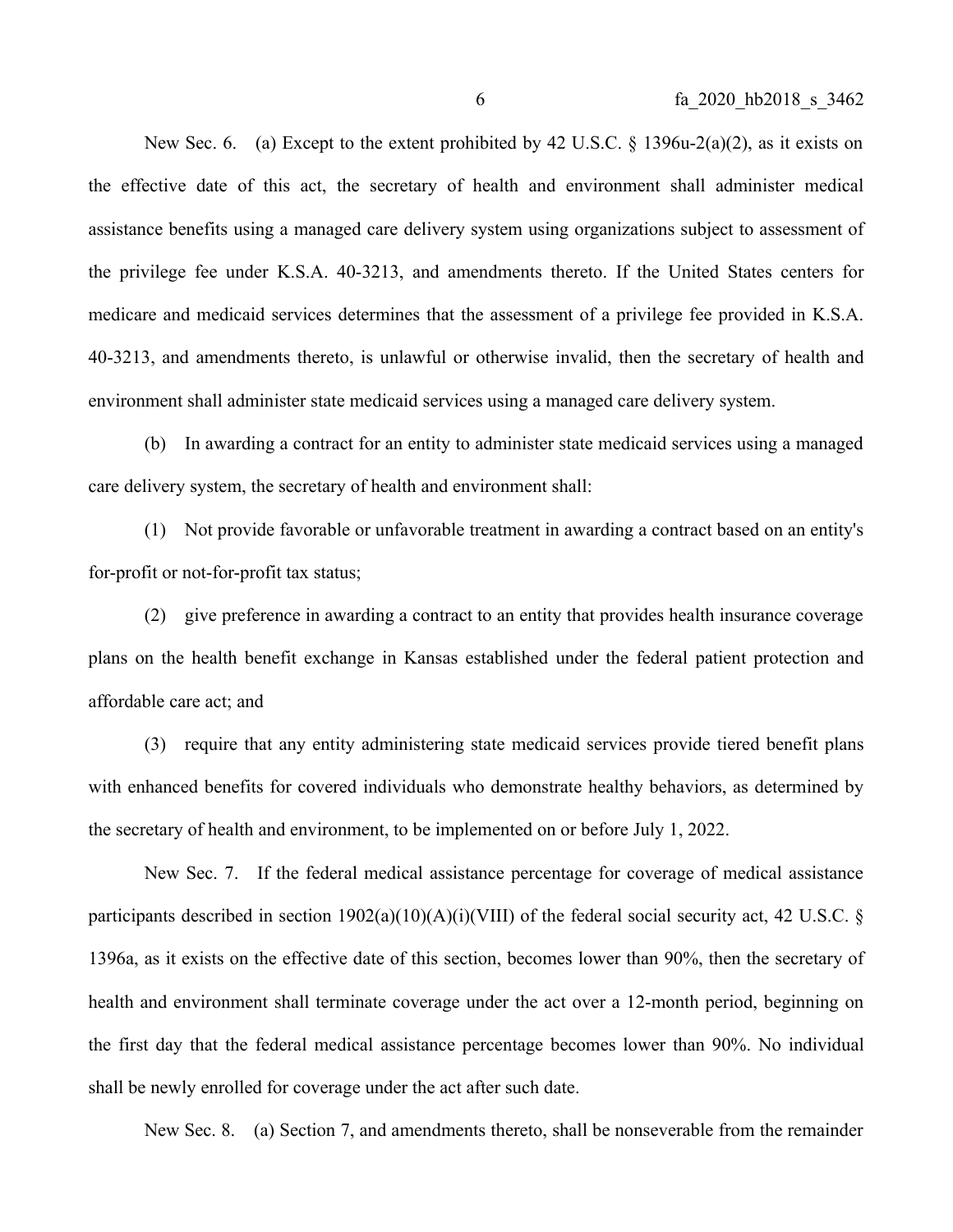of the act. If the provisions of section 7, and amendments thereto, are not approved by the United States centers for medicare and medicaid services, then the act shall be null and void and shall have no force and effect.

(b) A denial of federal approval or federal financial participation that applies to any provision of the act not enumerated in subsection (a) shall not prohibit the secretary of health and environment from implementing any other provision of the act.

New Sec. 9. (a) All moneys collected or received by the secretary of health and environment for privilege fees collected pursuant to K.S.A. 40-3213, and amendments thereto, connected to covered individuals under the act shall be remitted to the state treasurer in accordance with the provisions of K.S.A. 75-4215, and amendments thereto. Upon receipt of each such remittance, the state treasurer shall deposit the entire amount in the state treasury to the credit of the medicaid expansion privilege fee fund.

(b) There is hereby created in the state treasury the medicaid expansion privilege fee fund as a reappropriating fund. Moneys in the fund shall be expended for the purpose of medicaid medical assistance payments for covered individuals under the act. All expenditures from the fund shall be made in accordance with appropriation acts upon warrants of the director of accounts and reports issued pursuant to vouchers approved by the secretary of health and environment or the secretary's designee.

(c) The medicaid expansion privilege fee fund shall be used for the purposes set forth in the act and for no other governmental purposes. It is the intent of the legislature that the fund and the moneys deposited into the fund shall remain intact and inviolate for the purposes set forth in the act, and moneys in the fund shall not be subject to the provisions of K.S.A. 75-3722, 75-3725a and 75- 3726a, and amendments thereto.

(d) On or before the  $10<sup>th</sup>$  day of each month, the director of accounts and reports shall transfer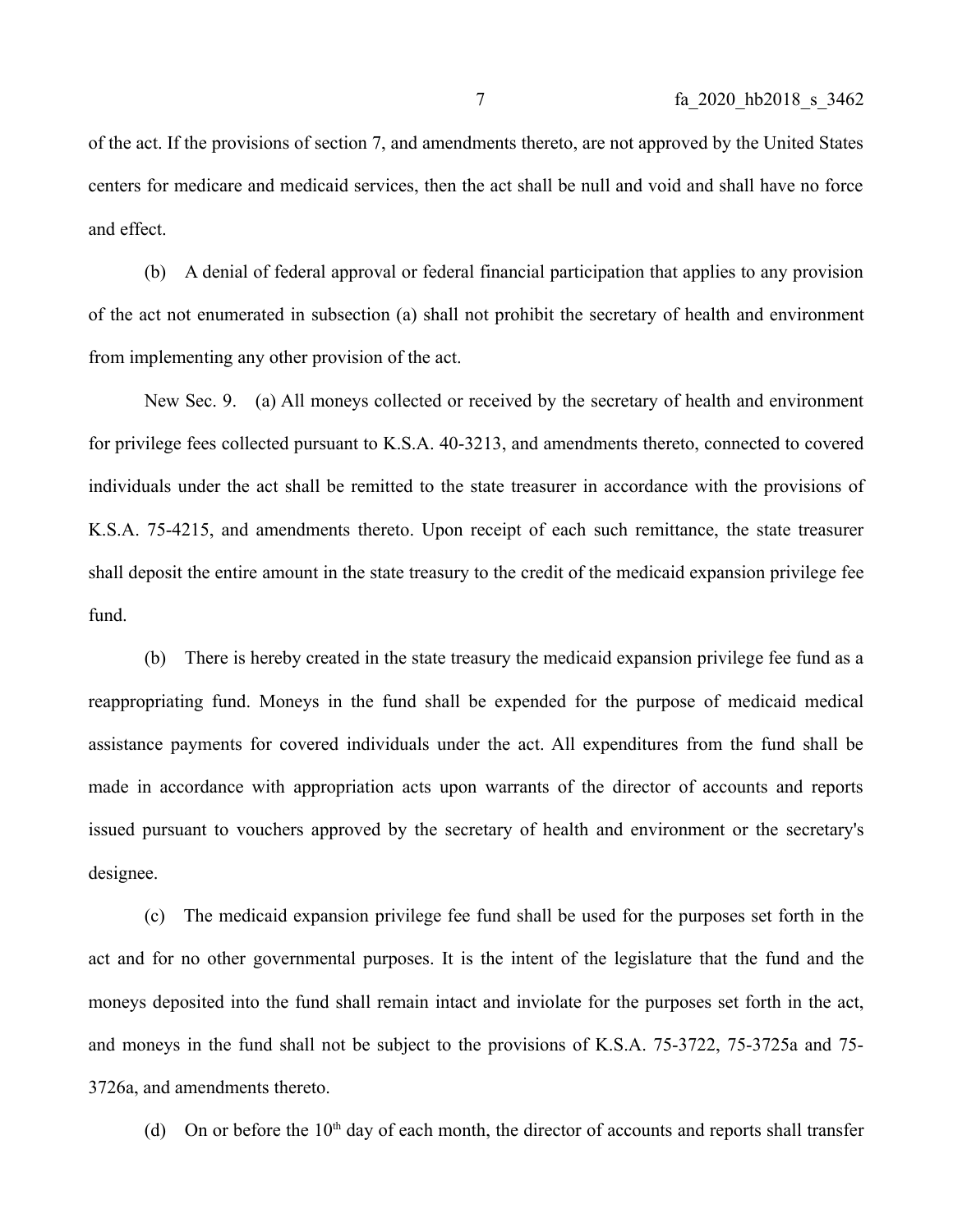from the state general fund to the medicaid expansion privilege fee fund interest earnings based on:

- (1) The average daily balance of moneys in the fund for the preceding month; and
- (2) the net earnings rate of the pooled money investment portfolio for the preceding month.

(e) On or before January 10, 2022, and on or before the first day of the regular session of the legislature each year thereafter, the secretary of health and environment shall prepare and deliver a report to the legislature that summarizes all expenditures from the medicaid expansion privilege fee fund, fund revenues and recommendations regarding the adequacy of the fund to support necessary program expenditures.

New Sec. 10. (a) On or before January 10, 2022, and on or before the first day of the regular session of the legislature each year thereafter, the secretary of health and environment shall prepare and deliver a report to the legislature that summarizes the cost savings achieved by the state from the movement of covered individuals from the KanCare program to coverage under the act, including, but not limited to, the MediKan program, the medically needy spend-down program and the breast and cervical cancer program.

(b) State cost savings shall be determined by calculating the cost of providing services to covered individuals in the KanCare program less the cost of services provided to covered individuals under the act.

New Sec. 11. (a) The secretary of corrections shall coordinate with county sheriffs who request assistance to assist in facilitating medicaid coverage for any state or county inmate incarcerated in a Kansas prison or jail during any time period that the inmate is eligible for coverage.

(b) On or before January 10, 2022, and on or before the first day of the regular session of the legislature each year thereafter, the secretary of corrections shall prepare and deliver a report to the legislature that identifies cost savings to the state from the use of the act to provide medicaid reimbursement for inmate inpatient hospitalization.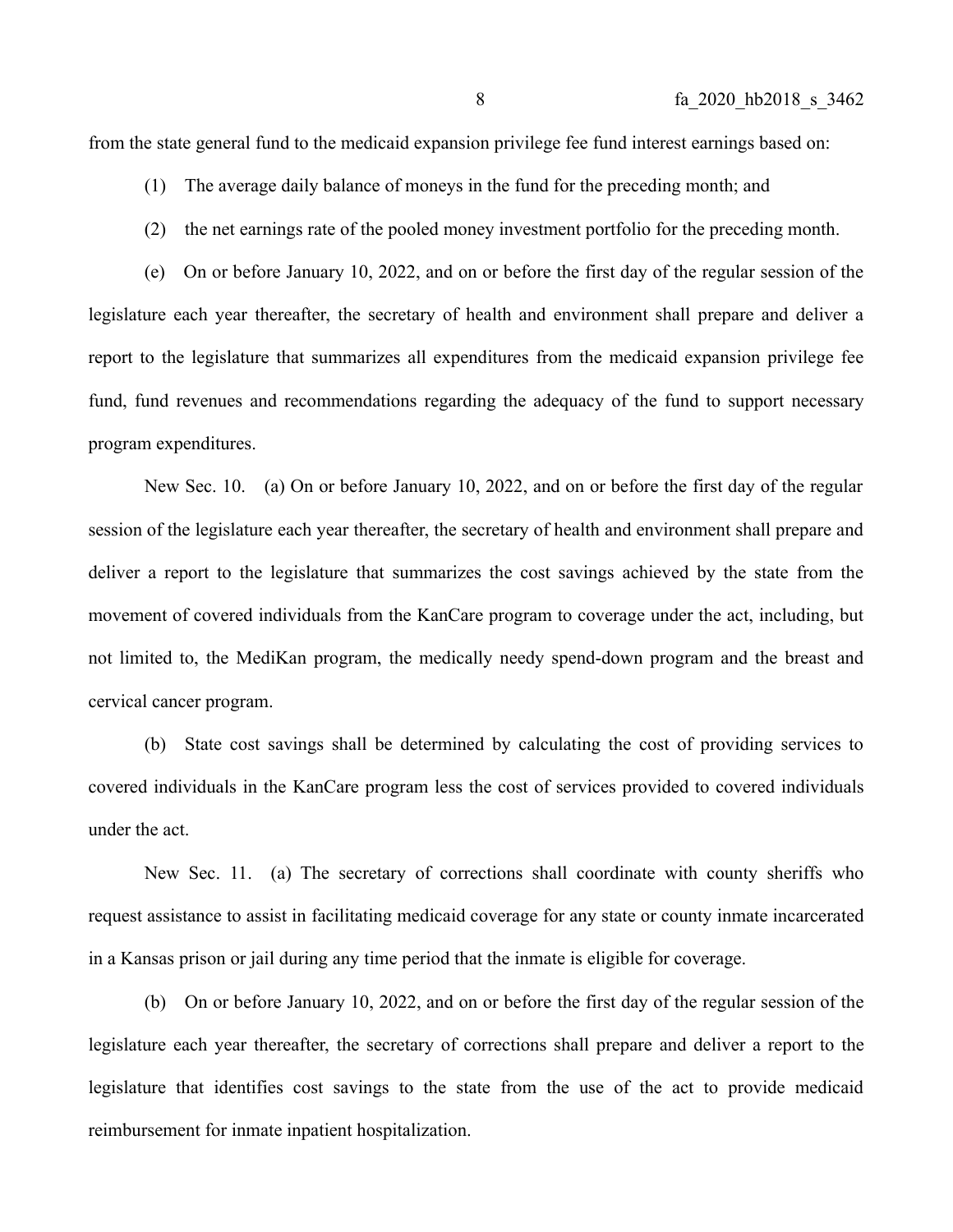New Sec. 12. On or before February 15 of each year, the secretary of health and environment shall present a report to the house of representatives standing committee on appropriations and the senate standing committee on ways and means that summarizes the costs of the act and the cost savings and additional revenues generated during the preceding fiscal year.

New Sec. 13. The legislative post audit committee shall direct the legislative division of post audit to conduct an audit of the direct economic impact of the implementation of the act on the state general fund during the first two fiscal years following implementation of the act. Such audit shall be submitted to the legislature on or before the first day of the regular legislative session immediately following the end of the audited time period.

New Sec. 14. (a) The department of health and environment shall remit all moneys received by the department of health and environment from drug rebates associated with medical assistance enrollees to the state treasurer in accordance with the provisions of K.S.A. 75-4215, and amendments thereto. Upon receipt of each such remittance, the state treasurer shall deposit the entire amount into the state treasury to the credit of the state general fund.

(b) The department of health and environment shall certify the amount of moneys received by such agency from drug rebates associated with medical assistance enrollees on a monthly basis and shall transmit each such certification to the director of legislative research and the director of the budget.

(c) Upon receipt of each such certification, the director of legislative research and the director of the budget shall include such certified amount on any monthly report prepared by the legislative research department or the division of the budget that details state general fund receipts as a separate item entitled "drug rebates" under a category of other revenue sources.

(d) This section shall take effect and be in force on and after July 1, 2021.

New Sec. 15. (a) There is hereby established in the state treasury the federal medical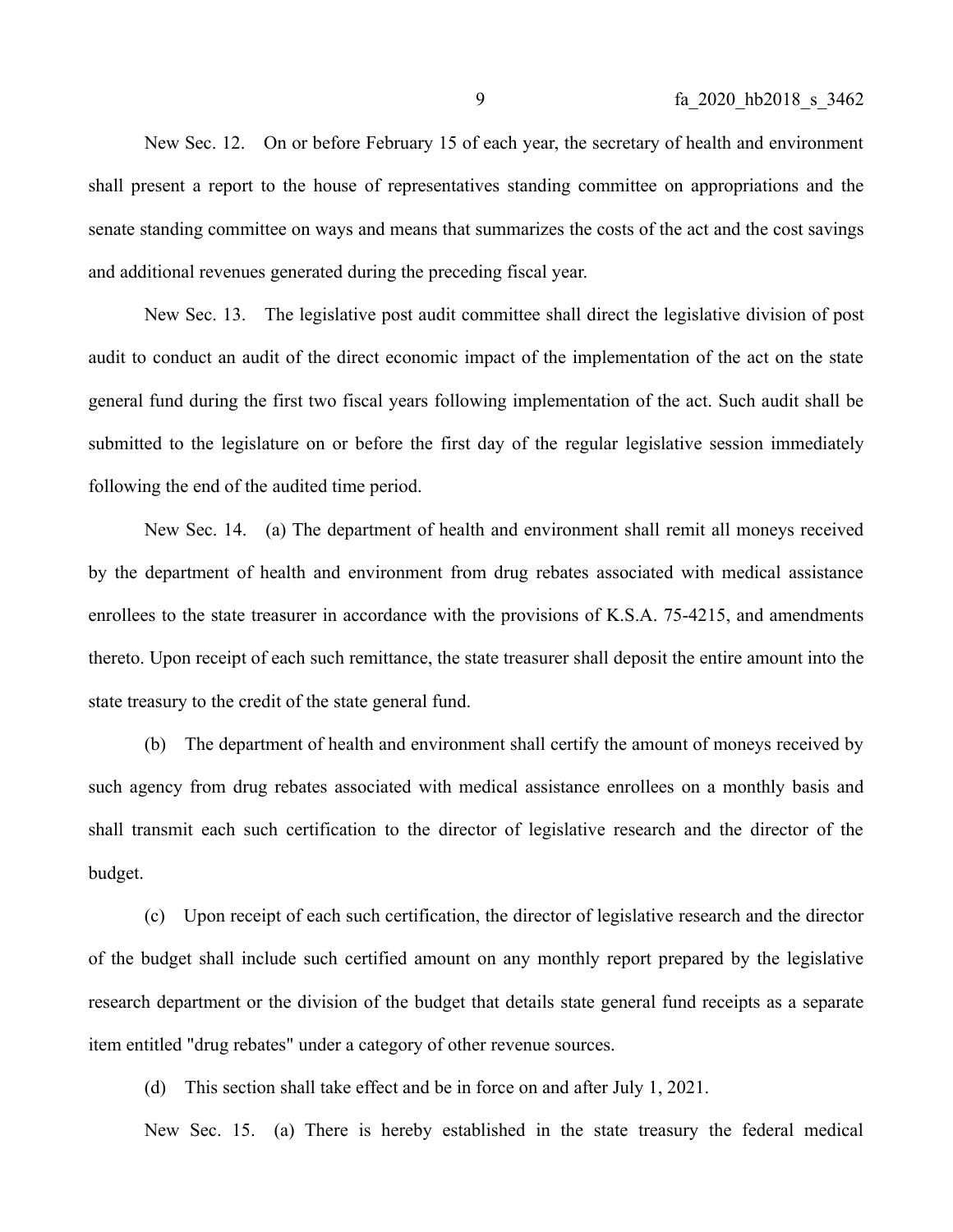assistance percentage stabilization fund to be administered by the secretary of health and environment. All expenditures from the federal medical assistance percentage stabilization fund shall be made in accordance with appropriation acts upon warrants of the director of accounts and reports issued pursuant to vouchers approved by the secretary of health and environment or the secretary's designee.

(b) Notwithstanding the provisions of any other statute, the attorney general is hereby authorized and directed to remit to the state treasurer, in accordance with the provisions of K.S.A. 75- 4215, and amendments thereto, any moneys that are recovered by the attorney general on behalf of the state in the civil action Texas v. United States, no. 7:15-cv-00151-O (N.D. Tex.). Upon receipt of each such remittance, the state treasurer shall deposit the entire amount into the state treasury to the credit of the federal medical assistance percentage stabilization fund.

(c) Beginning in fiscal year 2021, all transfers from the federal medical assistance percentage stabilization fund shall be used during any fiscal year to fund any additional title XIX costs incurred due to any decrease to the federal medical assistance percentage for the state of Kansas.

(d) Each fiscal year, on December 1 and June 30, beginning in fiscal year 2021, the secretary shall determine and certify the estimated amount of any reduced or increased title XIX costs incurred due to any increase or decrease to the federal medical assistance percentage for the state of Kansas in the current fiscal year. The secretary shall certify each such amount to the director of accounts and reports and shall transmit a copy of each such certification to the director of the budget and the director of legislative research. Upon receipt of any such certification indicating reduced costs, the director of accounts and reports shall transfer such certified amount of moneys from the state general fund to the federal medical assistance percentage stabilization fund. Upon receipt of any such certification indicating increased costs, the director of accounts and reports shall transfer such certified amount of moneys from the federal medical assistance percentage stabilization fund to the state general fund.

(e) The federal medical assistance percentage stabilization fund and any other moneys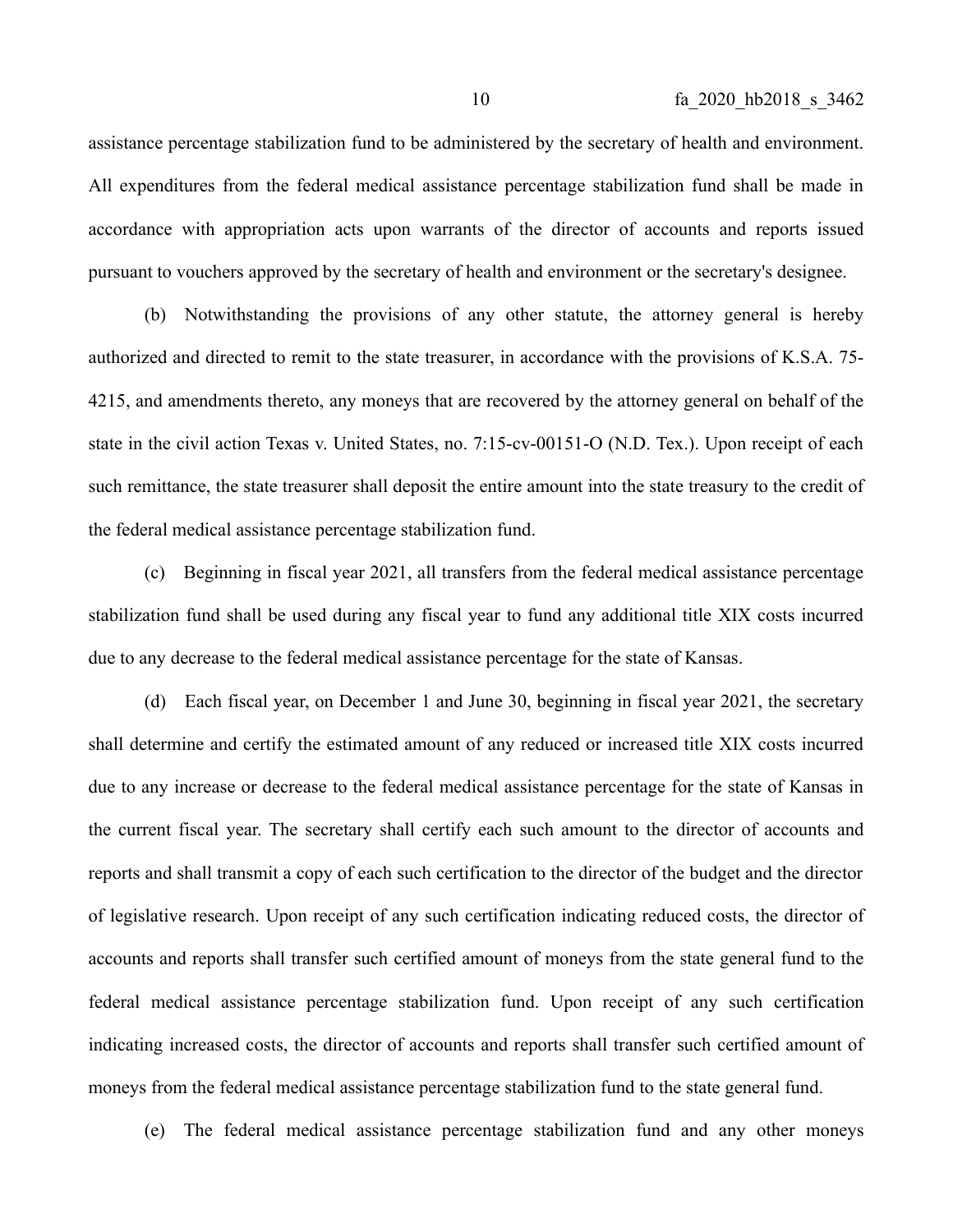transferred pursuant to this section shall be used for the purposes set forth in this section and for no other governmental purposes. It is the intent of the legislature that the funds and the moneys deposited into this fund shall remain intact and inviolate for the purposes set forth in this section.

(f) As used in this section, "moneys that are recovered" includes damages, penalties, attorney fees, costs, disbursements, refunds, rebates or any other monetary payment made or paid by any defendant by reason of any judgment, consent decree or settlement, after payment of any costs or fees allocated by court order.

(g) On or before September 1 of each year, the secretary of health and environment shall submit an annual report to the legislature and the legislative budget committee. The report shall include details of actual expenditures related to adjustments of the federal medical assistance percentage for the state of Kansas and all certified amounts transferred in and out of the federal medical assistance percentage stabilization fund.

New Sec. 16. (a) As used in this section:

(1) "Contractor" means a professional firm with experience in conducting rural hospital transformation projects and experience working in the state of Kansas.

(2) "Department" means the department of health and environment.

(3) "Implementation support" means support in implementing a transformation plan by one or more contractors in close collaboration with a target hospital.

(4) "Rural hospital" means a hospital located outside of a major urban or suburban area, but may be located within a metropolitan statistical area, as defined by the department.

(5) "Rural hospital transformation program" means a program administered by the department to support rural hospitals in assessing viability and identifying new delivery models, strategic partnerships and implementing financial reform, delivery system reform or operational changes that enable continued provision of healthcare services in and improving the health of rural communities.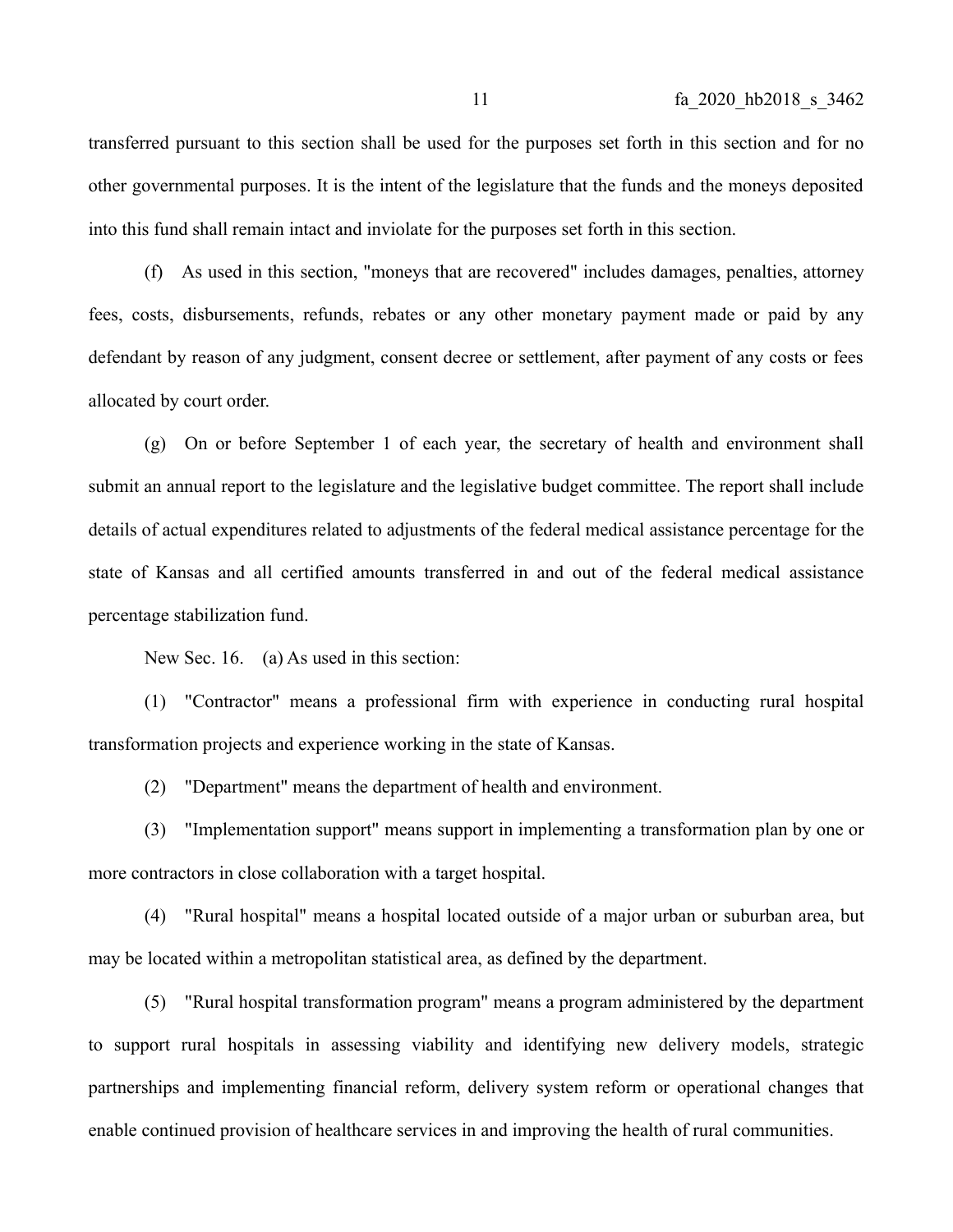(6) "Rural primary health center pilot initiative" means a program to support rural communities by preserving access to healthcare services and improving the health of the population through statutory and regulatory changes.

(7) "Target hospital" means a rural hospital determined to be eligible by the department for the rural hospital transformation program.

(8) "Transformation plan" means a strategic plan developed by one or more contractors in close collaboration with a target hospital and local community stakeholders to provide recommendations and actionable steps to preserve healthcare services in the target hospital's community.

(b) The department shall establish an advisory committee comprised of one or more representatives from each of the following: The department of health and environment; the department of labor; the state board of regents; the Kansas hospital association; the Kansas medical society; the community care network of Kansas; the association of community mental health centers of Kansas; the state board of healing arts; the Kansas farm bureau; the emergency medical services board; and other public and private stakeholders as deemed appropriate by the department.

(c) The department, in coordination with the advisory committee, shall establish and manage the rural hospital transformation program and shall identify one or more contractors to provide consultation to each approved target hospital for the creation of a transformation plan, including:

(1) Assessing community health needs by analyzing patient access and utilization patterns and social determinants of health, including transportation, housing and food security, that impact health outcomes;

(2) understanding the landscape of rural healthcare, including hospital-based and outpatient services;

(3) developing hospital-specific strategic and operational transformation plans tailored to the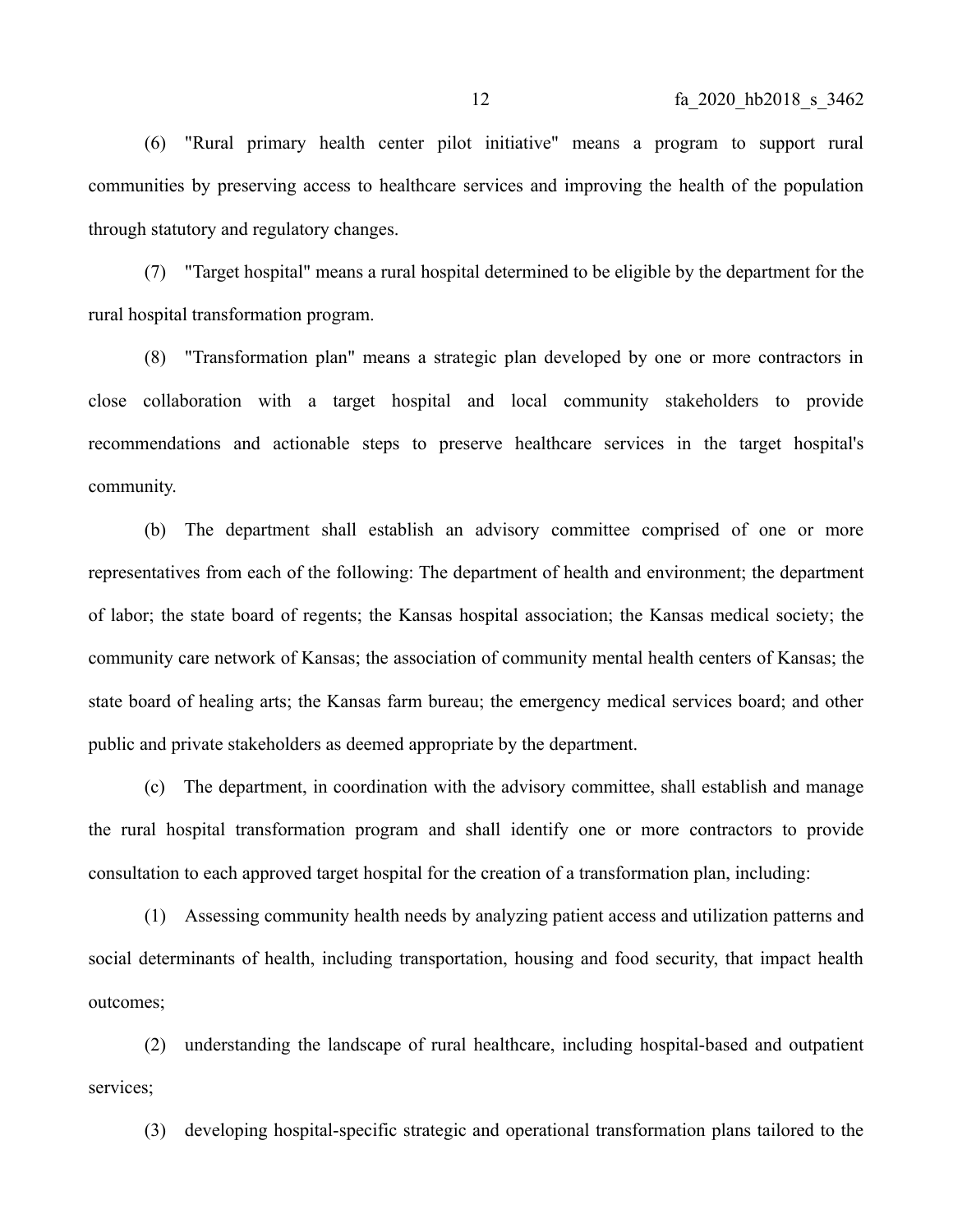target hospital and community to improve viability;

(4) providing support for the target hospital to implement the transformation plan; and

(5) engaging with local healthcare and other community leaders and residents to develop a holistic understanding of promising practices, opportunities and barriers to care.

(d) A target hospital may submit an application to the department for review and approval to receive consultation from identified contractors for the development of a transformation plan. Such application shall be made on a form and in a manner determined by the department, in coordination with the advisory committee.

(e) Each transformation plan shall be developed through coordination between the contractor, target hospital, target hospital community stakeholders and other appropriate stakeholders. The transformation plan shall include a timeline for implementation and shall be submitted to the department. The department shall receive periodic progress updates on the implementation of the transformation plan, as determined by the department, and monitor the progress of target hospitals.

(f) The department, in coordination with the advisory committee, shall identify state statutes and rules and regulations that may need to be amended or otherwise altered to permit eligible hospitals to participate in the rural primary health center pilot initiative.

(g) The department shall coordinate with the Kansas hospital association to submit an application to the United States centers for medicare and medicaid services to permit the establishment of the rural primary health center pilot initiative.

(h) The department shall provide periodic updates on the rural health transformation program and the rural primary health center pilot initiative to the house of representatives standing committee on health and human services and the senate standing committee on public health and welfare upon the request of each such committee.

New Sec. 17. (a) The insurance department shall analyze and prepare a report detailing any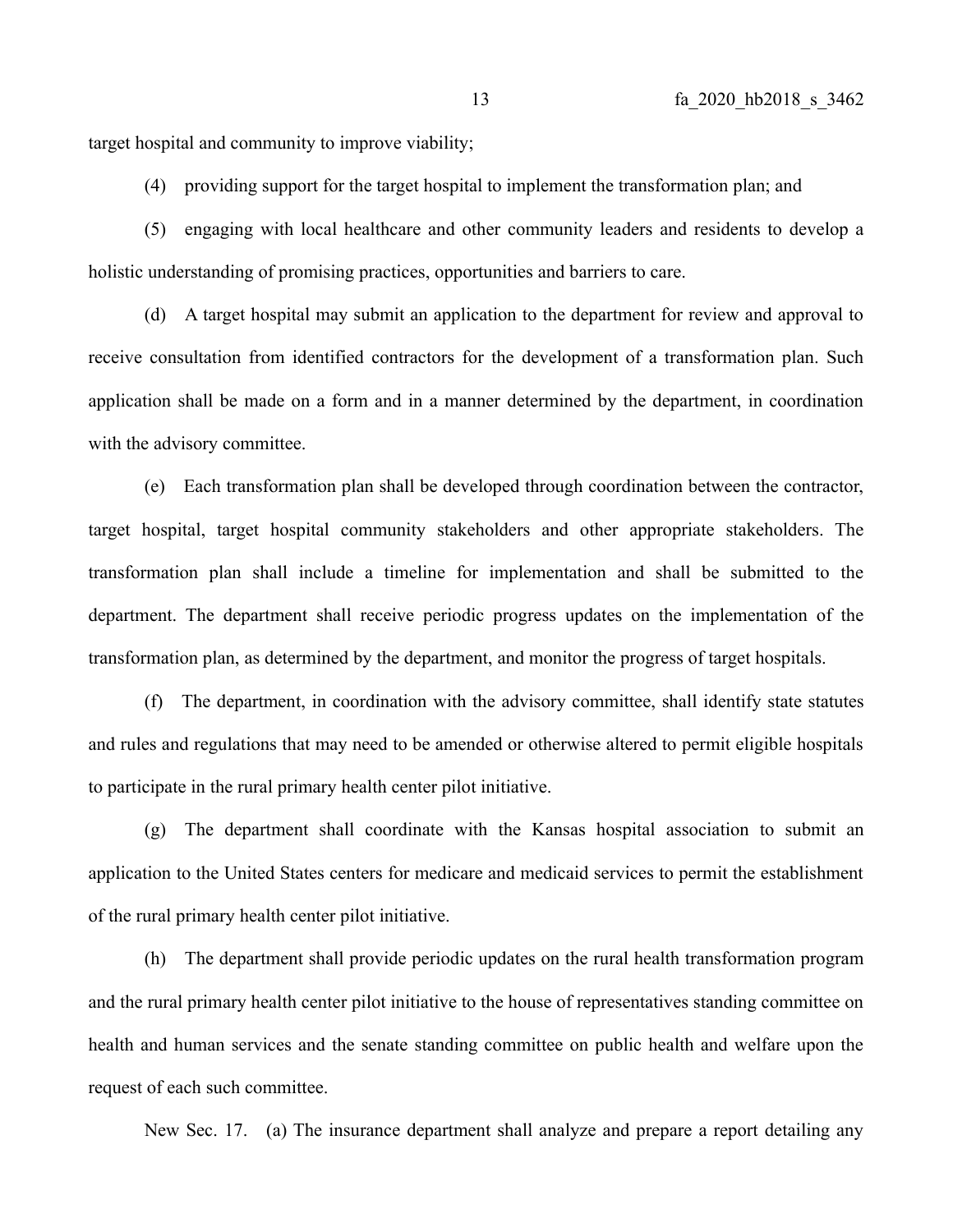cost shifting from hospitals to commercial health insurance plans as a result of implementation of the Kansas innovative solutions for affordable healthcare act.

(b) The insurance department shall compile such report using data from the Kansas health insurance informations system, data calls and other data sources available to the department. Using such data, the insurance department shall determine a base rate paid to hospitals in Kansas for healthcare services from commercial insurance companies as a percentage of the current published medicare allowable rates established by the United States centers for medicare and medicaid services, categorized by the seven geographic rating areas in Kansas established by the United States centers for medicare and medicaid services.

(c) Such report shall include such data for the current calendar year and historical data for the 10 years prior to such year, except that such historical data shall not include data prior to calendar year 2018.

(d) Such report shall be submitted to the house of representatives standing committee on health and human services and the senate standing committee on public health and welfare on or before January 10, 2022, and on or before the first day of the regular session of the legislature each year thereafter.

New Sec. 18. (a) The insurance department shall study and prepare a report on any risks and benefits associated with converting the health benefit exchange operated in Kansas under the federal patient protection and affordable care act from a federally facilitated health benefit exchange to a statebased health benefit exchange. To assist with the completion of such study and report, the insurance department shall identify and procure a contractor with experience in developing a state-based health benefit exchange under the federal patient protection and affordable care act.

(b) Such study and report shall include, but not be limited to, any financial impacts to commercial health insurance premium rates from such conversion and any additional flexibility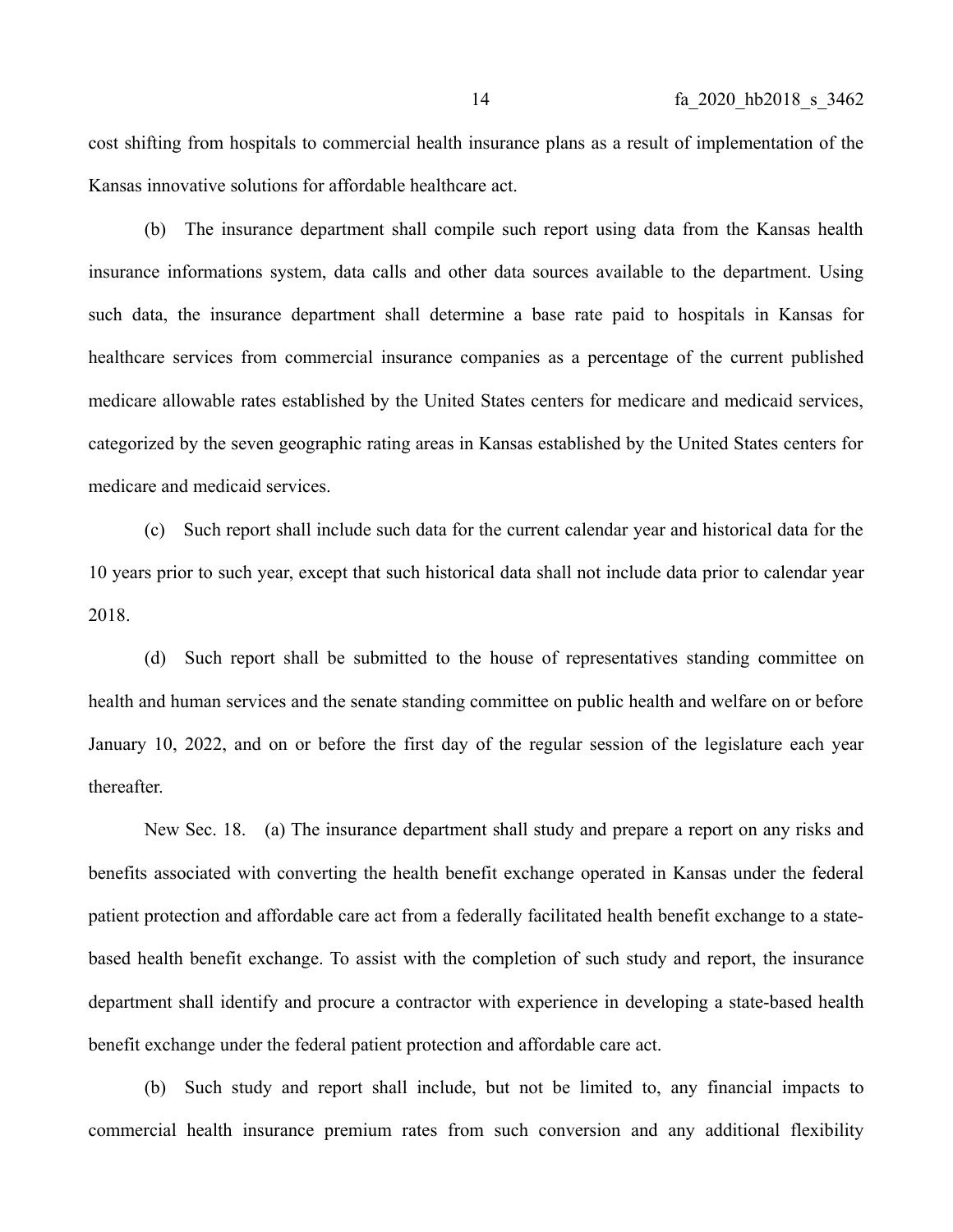allowed to the state in plan design, benefits and income levels on a state-based health benefit exchange.

(c) Such study and report shall be submitted to the house of representatives standing committee on health and human services and the senate standing committee on public health and welfare on or before January 11, 2021.

New Sec. 19. (a) The secretary of health and environment, in coordination with the Kansas hospital association, Kansas medical society, community care network of Kansas and other private and public stakeholders as deemed appropriate by the secretary, shall establish a task force to develop a plan to measure and report uncompensated care provided by Kansas healthcare providers and hospitals when reimbursement for care provided to a patient is not collected.

(b) The task force shall define "uncompensated care" to include, but not be limited to:

(1) "Charity care," defined as expenses for care for which the hospital never expects to be reimbursed;

(2) "bad debt," defined as expenses incurred when a hospital cannot obtain reimbursement for services because the patient is unable or unwilling to pay for such services; and

(3) "uncompensated care," defined as the sum of bad debt and charity care expenses.

(c) The task force shall identify and research data elements that are already available, in order to minimize administrative burdens on healthcare providers and hospitals.

(d) Such report shall include such data for the current calendar year and historical data for the 10 years prior to such year, except that such historical data shall not include data prior to calendar year 2018.

(e) Such report shall be submitted to the house of representatives standing committee on health and human services and the senate standing committee on public health and welfare on or before January 10, 2022, and on or before the first day of the regular session of the legislature each year thereafter.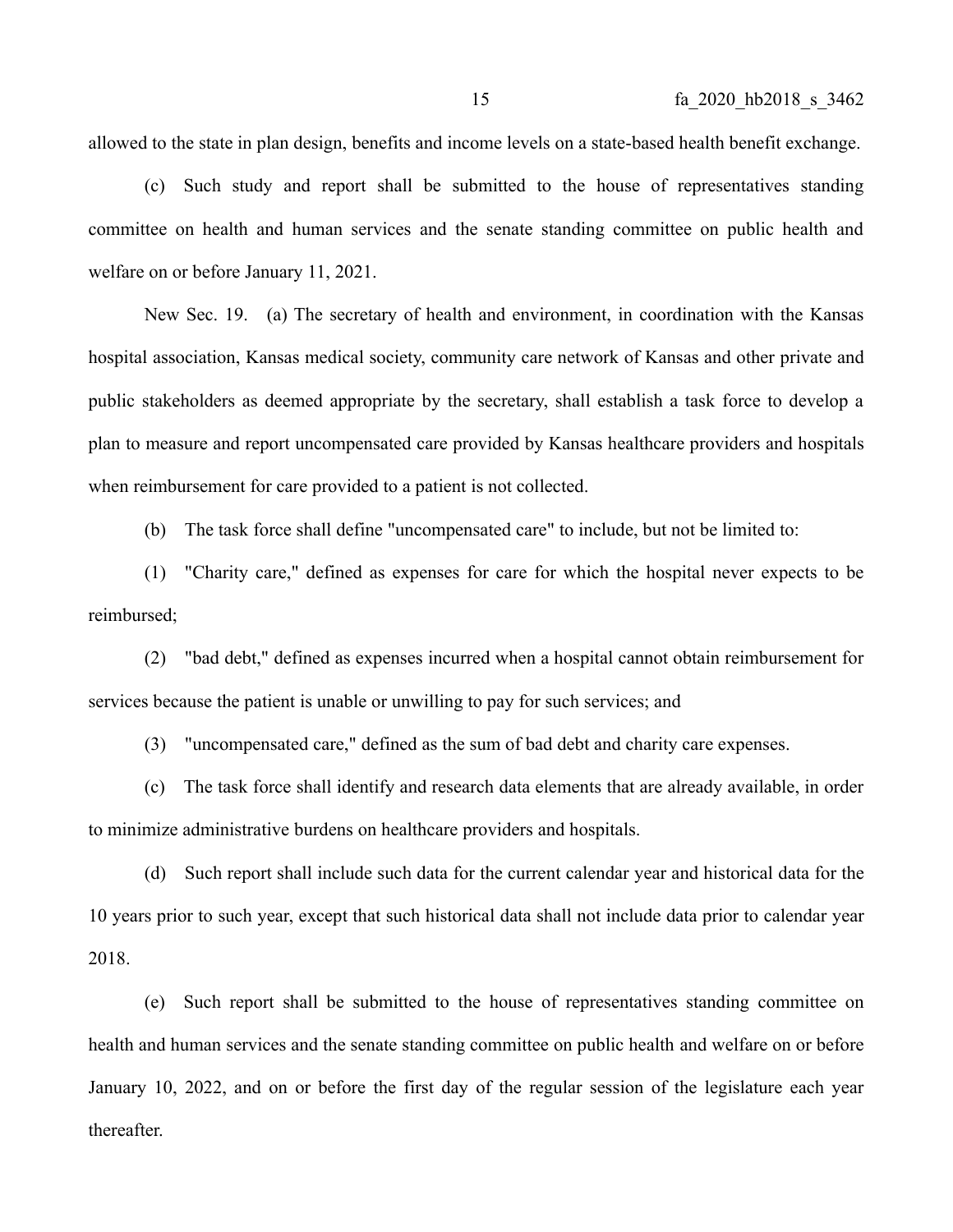Sec. 20.

#### INSURANCE DEPARTMENT

(a) Notwithstanding the provisions of K.S.A.  $39-709(e)(2)$  or 40-112, and amendments thereto, or any other statute to the contrary, during the fiscal years ending June 30, 2020, and June 30, 2021, in addition to the other purposes for which expenditures may be made by the above agency from moneys appropriated from the insurance department service regulation fund for fiscal years 2020 and 2021 by section 47(a) of chapter 68 of the 2019 Session Laws of Kansas, this or any other appropriation act of the 2020 regular session of the legislature, expenditures shall be made by the above agency from such moneys to:

(1) (A) Study any risks and benefits associated with converting the health benefit exchange operated in Kansas under the federal patient protection and affordable care act from a federally facilitated health benefit exchange to a state-based health benefit exchange;

(B) procure the services of a contractor with experience in developing a state-based health benefit exchange in order to facilitate such study; and

(C) submit a report based on such study to the legislature on or before January 11, 2021; and

(2) (A) prepare a waiver request under section 1332 of the federal patient protection and affordable care act, 42 U.S.C. § 18052, as it exists on the effective date of the act, including any required actuarial analysis, for submission to the United States centers for medicare and medicaid services to implement a reinsurance program for health insurance plans on the health benefit exchange in Kansas established under the federal patient protection and affordable care act, except that such request shall not be submitted without authorization by the state finance council in accordance with section 22;

(B) procure the services of a contractor with experience in developing section 1332 waivers for reinsurance programs to prepare such waiver request;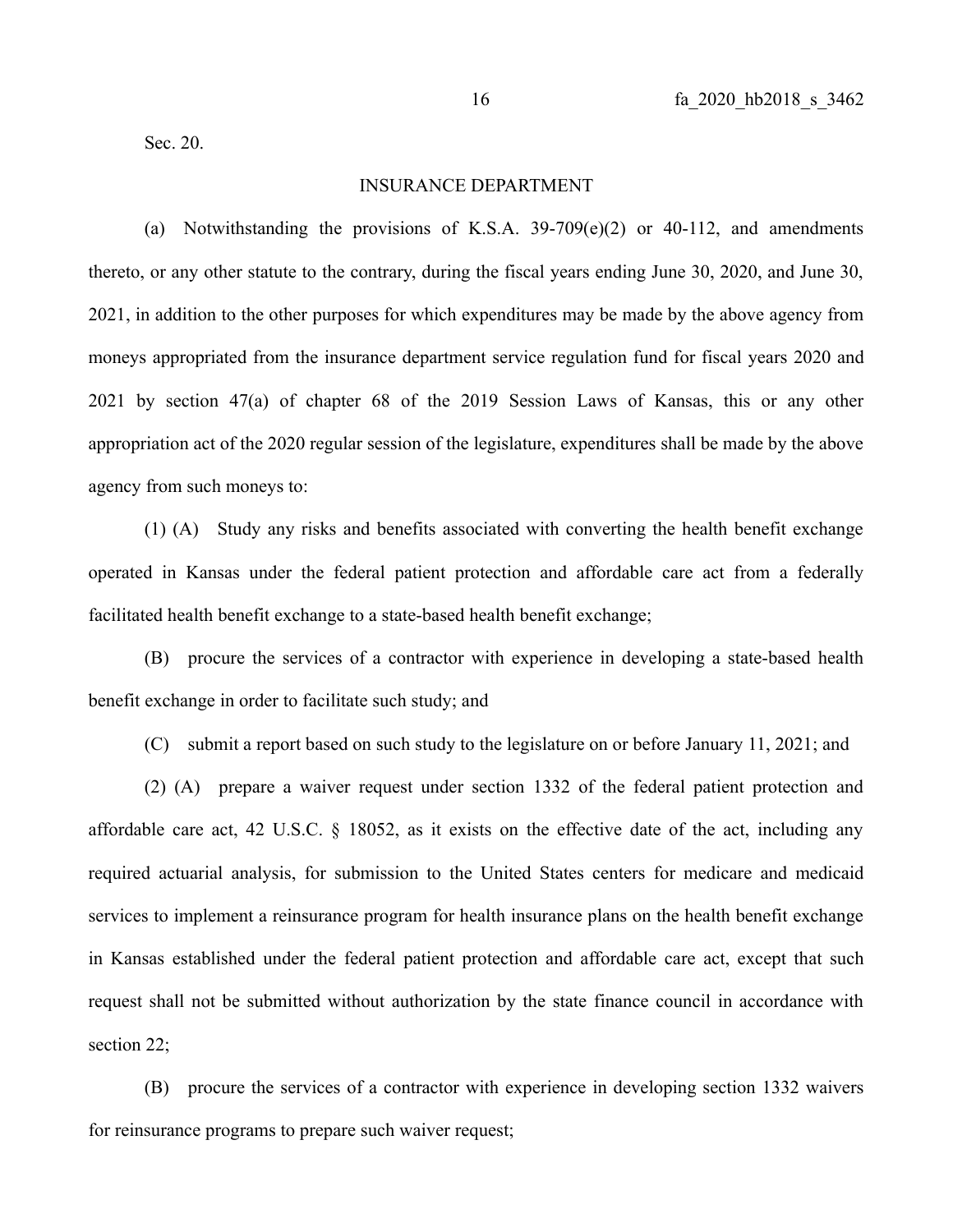(C) develop such waiver request in coordination with the secretary of health and environment to offset costs associated with any potential expansion of medical assistance benefits, including scenarios for expansion for individuals with a modified adjusted gross income not exceeding 100% and 138% of the federal poverty level;

(D) determine the extent to which a \$35 million annual appropriation for a health insurance plan reinsurance program would decrease health insurance premiums on the health benefit exchange in Kansas; and

(E) not later than 150 days after the effective date of this act, submit such prepared waiver request and actuarial analysis to the state finance council for approval prior to submission to the United States centers for medicare and medicaid services.

Sec. 21.

# DEPARTMENT OF HEALTH AND ENVIRONMENT – DIVISION OF HEALTH CARE FINANCE

(a) During the fiscal years ending June 30, 2020, and June 30, 2021, in addition to the other purposes for which expenditures may be made by the above agency from moneys appropriated from the state general fund or from any special revenue fund or funds for fiscal years 2020 and 2021 by section 81 of chapter 68 of the 2019 Session Laws of Kansas, this or any other appropriation act of the 2020 regular session of the legislature, expenditures shall be made by the above agency from such moneys to submit to the United States centers for medicare and medicaid services, prior to January 1, 2021, a waiver request to allow for medicaid reimbursement for inpatient psychiatric acute care.

(b) On the effective date of this act, the provisions of section 81(l) of chapter 68 of the 2019 Session Laws of Kansas shall be null and void and shall have no force and effect.

Sec. 22.

## STATE FINANCE COUNCIL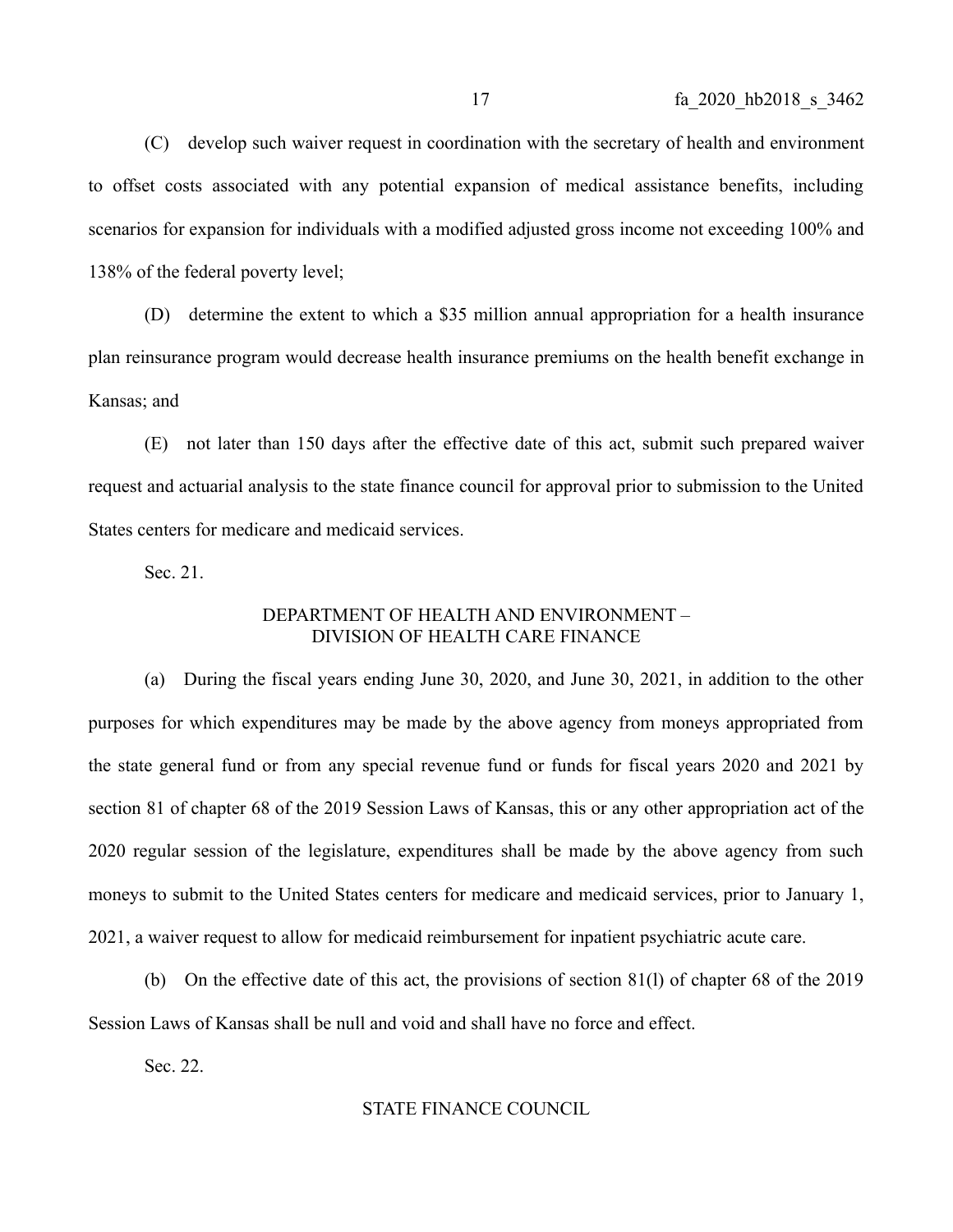(a) There is appropriated for the above agency from the state general fund for the fiscal year

ending June 30, 2022, the following:

## Health insurance plan reinsurance.......................................................................................... \$35,000,000

*Provided,* That all moneys in the health insurance plan reinsurance account shall be used for the insurance department to implement the health insurance plan reinsurance program established by the Kansas innovative solutions for affordable healthcare act and section 21: *Provided further,* That the state finance council is hereby authorized to approve the implementation of the health benefit reinsurance program to commence on January 1, 2022: *And provided further,* That the state finance council acting on this matter is hereby characterized as a matter of legislative delegation and subject to the guidelines prescribed in K.S.A.  $75-3711c(c)$ , and amendments thereto, except that the state finance council may act upon such matter while the legislature is in session.

Sec. 23. K.S.A. 2019 Supp. 39-7,160 is hereby amended to read as follows: 39-7,160. (a) There is hereby established the Robert G. (Bob) Bethell joint committee on home and community based services and KanCare oversight. The joint committee shall review the number of individuals who are transferred from state or private institutions and long-term care facilities to the home and community based services and the associated cost savings and other outcomes of the money-followsthe-person program. The joint committee shall review the funding targets recommended by the interim report submitted for the 2007 legislature by the joint committee on legislative budget and use them as guidelines for future funding planning and policy making. The joint committee shall have oversight of savings resulting from the transfer of individuals from state or private institutions to home and community based services. As used in K.S.A. 2019 Supp. 39-7,159 through 39-7,162, and amendments thereto, "savings" means the difference between the average cost of providing services for individuals in an institutional setting and the cost of providing services in a home and community based setting. The joint committee shall study and determine the effectiveness of the program and cost-analysis of the state institutions or long-term care facilities based on the success of the transfer of individuals to home and community based services. The joint committee shall consider the issues of whether sufficient funding is provided for enhancement of wages and benefits of direct individual care workers and their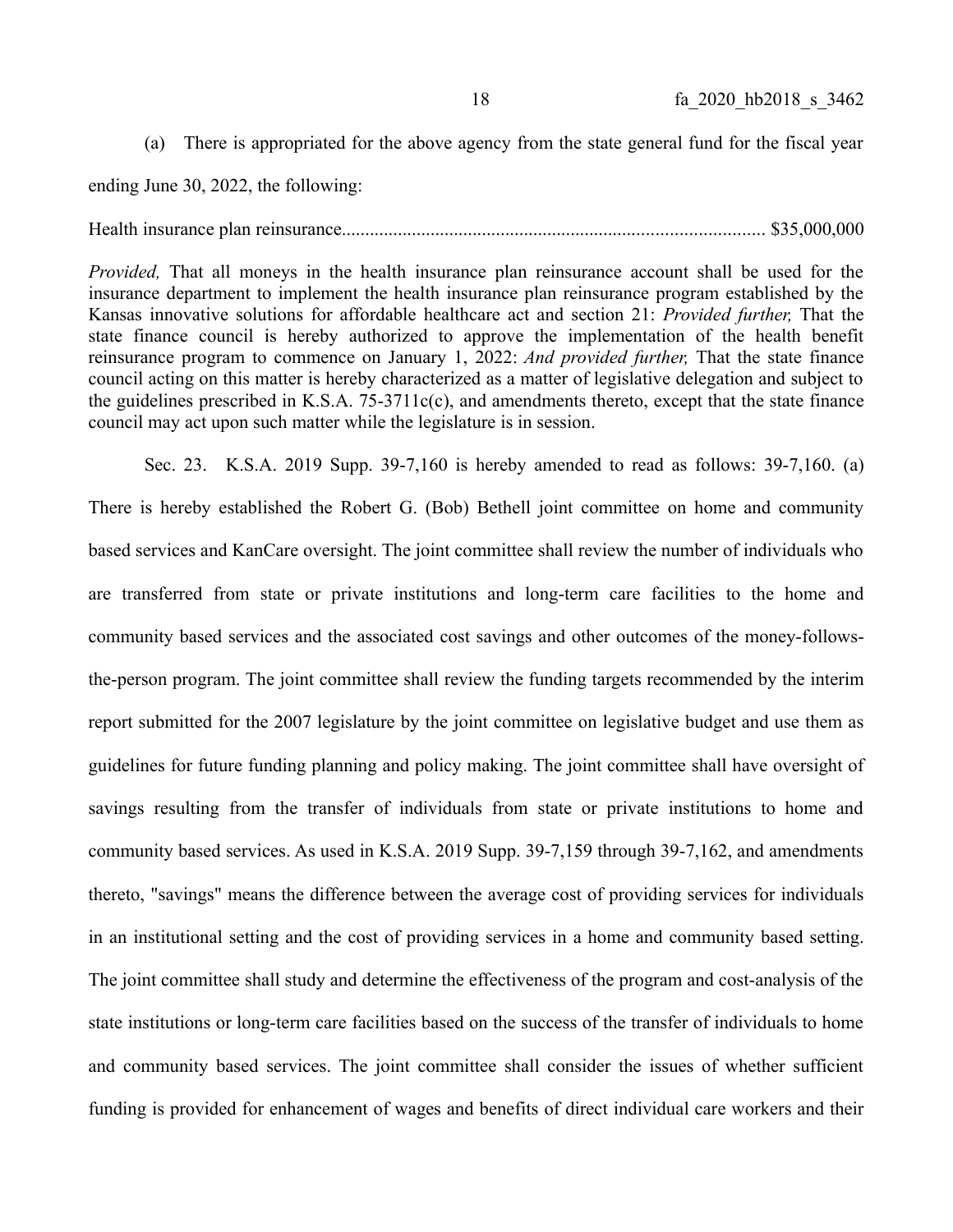staff training and whether adequate progress is being made to transfer individuals from the institutions and to move them from the waiver waiting lists to receive home and community based services. The joint committee shall review and ensure that any proceeds resulting from the successful transfer be applied to the system of provision of services for long-term care and home and community based services. The joint committee shall monitor and study the implementation and operations of the home and community based service programs, the children's health insurance program, the program for the all-inclusive care of the elderly and the state medicaid programs including, but not limited to, access to and quality of services provided and any financial information and budgetary issues. Any state agency shall provide data and information on KanCare programs, including, but not limited to, pay for performance measures, quality measures and enrollment and disenrollment in specific plans, KanCare provider network data and appeals and grievances made to the KanCare ombudsman, to the joint committee, as requested.

(b) The joint committee shall consist of 11 members of the legislature appointed as follows: (1) Two members of the house committee on health and human services appointed by the speaker of the house of representatives; (2) one member of the house committee on health and human services appointed by the minority leader of the house of representatives; (3) two members of the senate committee on public health and welfare appointed by the president of the senate; (4) one member of the senate committee on public health and welfare appointed by the minority leader of the senate; (5) two members of the house of representatives appointed by the speaker of the house of representatives, one of whom shall be a member of the house committee on appropriations; (6) one member of the house of representatives appointed by the minority leader of the house of representatives; and (7) two members of the senate appointed by the president of the senate, one of whom shall be a member of the senate committee on ways and means.

(c) Members shall be appointed for terms coinciding with the legislative terms for which such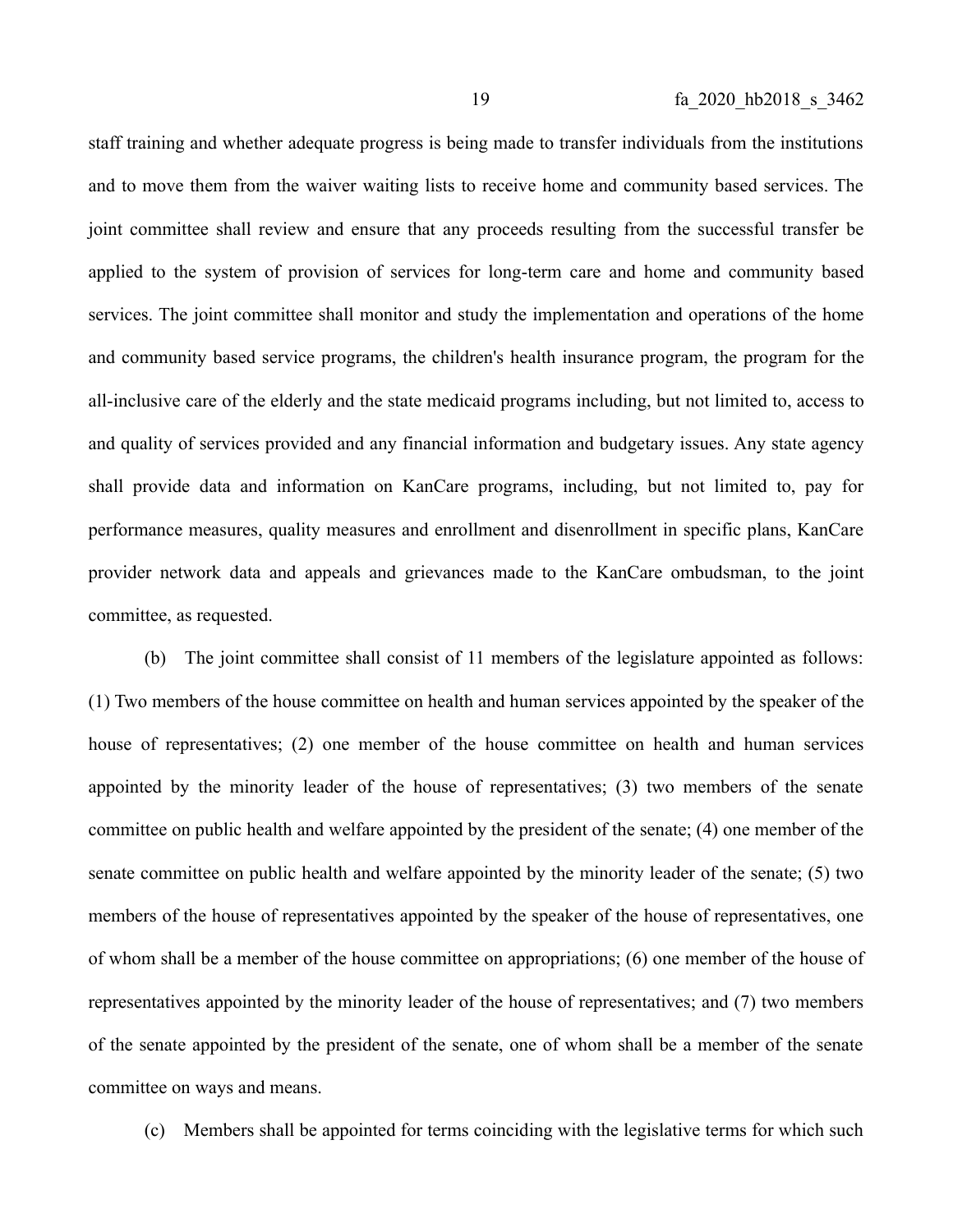members are elected or appointed. All members appointed to fill vacancies in the membership of the joint committee and all members appointed to succeed members appointed to membership on the joint committee shall be appointed in the manner provided for the original appointment of the member succeeded.

(d)  $(1)$  The members originally appointed as members of the joint committee shall meet upon the call of the member appointed by the speaker of the house of representatives, who shall be the first chairperson, within 30 days of the effective date of this act. The vice-chairperson of the joint committee shall be appointed by the president of the senate. Chairperson and vice-chairperson shall alternate annually between the members appointed by the speaker of the house of representatives and the president of the senate. The ranking minority member shall be from the same chamber as the chairperson. On and after the effective date of this act, Except as provided in paragraph (2), the joint committee shall meet at least once in January and once in April when the legislature is in regular session and at least once for two consecutive days during each of the third and fourth calendar quarters, on the call of the chairperson, but not to exceed six meetings in a calendar year, except additional meetings may be held on call of the chairperson when urgent circumstances exist which require such meetings. Six members of the joint committee shall constitute a quorum.

(2) During calendar year 2021 and calendar year 2022, the joint committee shall meet for one additional day per meeting in order to monitor the implementation of the Kansas innovative solutions for affordable healthcare act and to review the following topics relating to such implementation: Payment integrity and eligibility audits; baseline and trend data detailing the amounts that hospitals are paid from commercial insurance plans as a percentage of medicare allowable rates established by the United States centers for medicare and medicaid services; outcomes related to section 3, and amendments thereto; health outcomes for individuals covered under the act; budget projections and actual expenditures related to implementation of the act; and expenses incurred by hospitals arising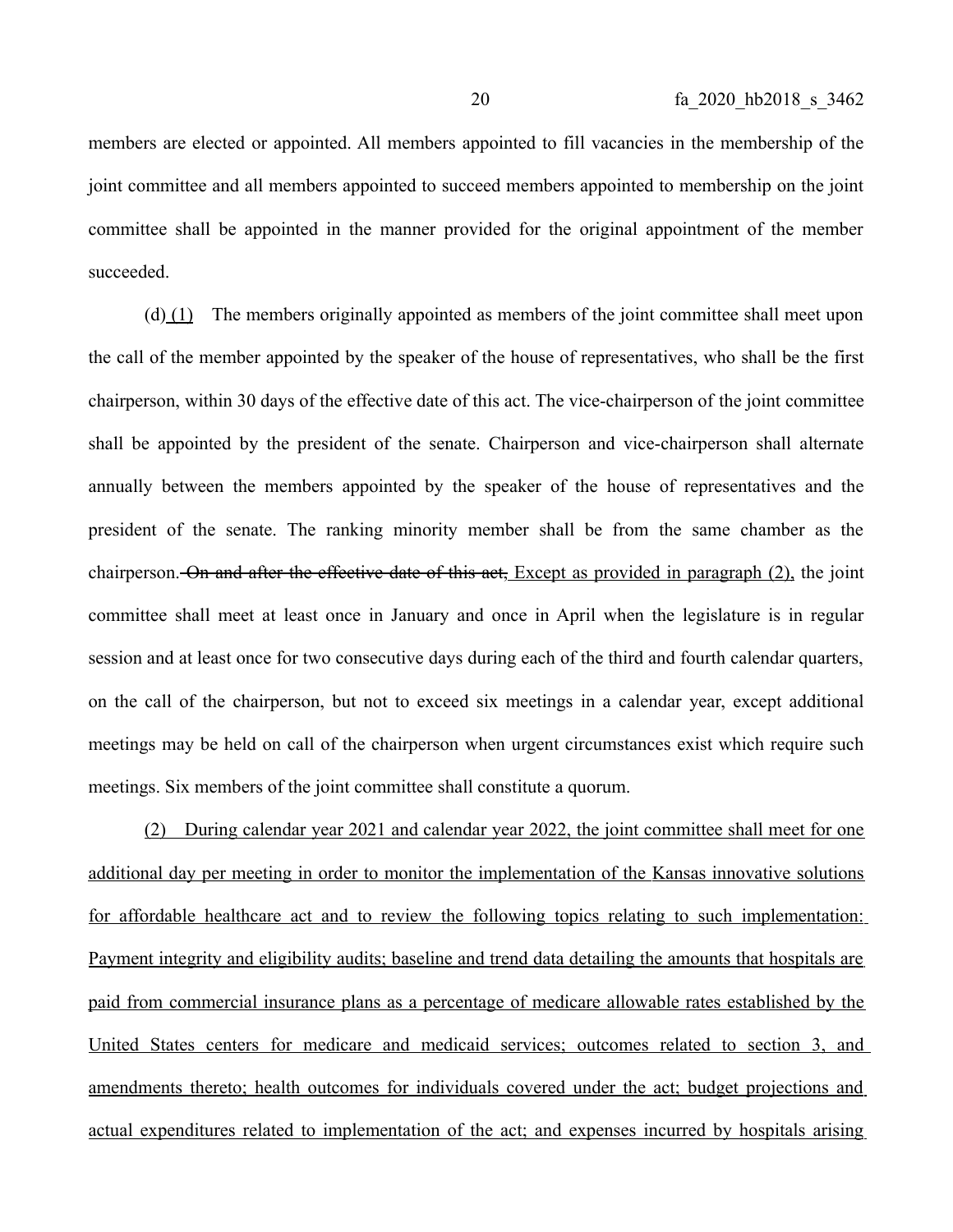from charity care and services provided to patients who are unwilling or unable to pay for such services.

(e) (1) At the beginning of each regular session of the legislature, the committee shall submit to the president of the senate, the speaker of the house of representatives, the house committee on health and human services and the senate committee on public health and welfare a written report on numbers of individuals transferred from the state or private institutions to the home and community based services including the average daily census in the state institutions and long-term care facilities, savings resulting from the transfer certified by the secretary for aging and disability services in a quarterly report filed in accordance with K.S.A. 2019 Supp. 39-7,162, and amendments thereto, and the current balance in the home and community based services savings fund of the Kansas department for aging and disability services.

(2) Such report submitted under this subsection shall also include, but not be limited to, the following information on the KanCare program:

(A) Quality of care and health outcomes of individuals receiving state medicaid services under the KanCare program, as compared to the provision of state medicaid services prior to January 1, 2013;

(B) integration and coordination of health care procedures for individuals receiving state medicaid services under the KanCare program;

(C) availability of information to the public about the provision of state medicaid services under the KanCare program, including, but not limited to, accessibility to health services, expenditures for health services, extent of consumer satisfaction with health services provided and grievance procedures, including quantitative case data and summaries of case resolution by the KanCare ombudsman;

(D) provisions for community outreach and efforts to promote the public understanding of the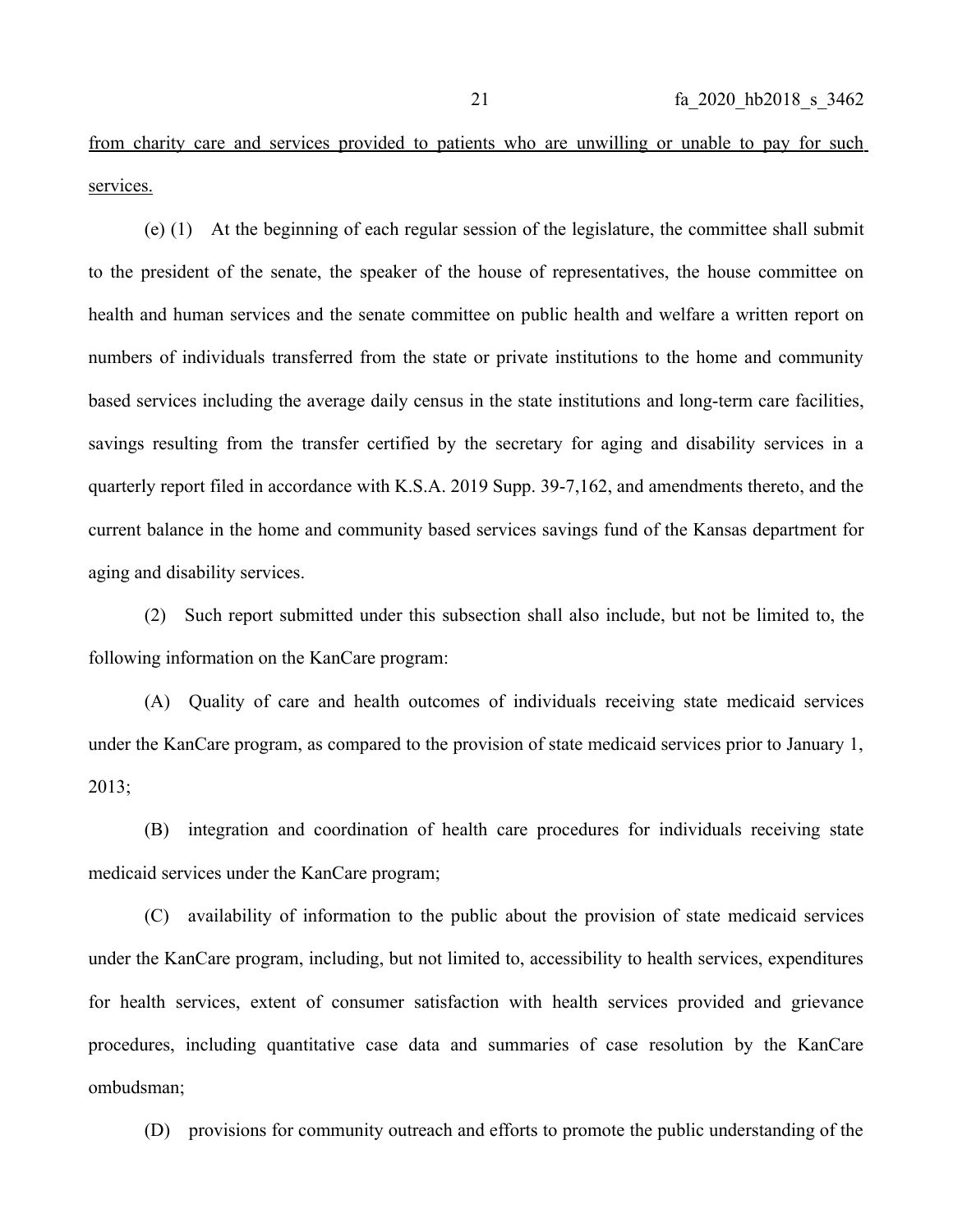KanCare program;

(E) comparison of the actual medicaid costs expended in providing state medicaid services under the KanCare program after January 1, 2013, to the actual costs expended under the provision of state medicaid services prior to January 1, 2013, including the manner in which such cost expenditures are calculated;

(F) comparison of the estimated costs expended in a managed care system of providing state medicaid services under the KanCare program after January 1, 2013, to the actual costs expended under the KanCare program of providing state medicaid services after January 1, 2013;

(G) comparison of caseload information for individuals receiving state medicaid services prior to January 1, 2013, to the caseload information for individuals receiving state medicaid services under the KanCare program after January 1, 2013; and

(H) all written testimony provided to the joint committee regarding the impact of the provision of state medicaid services under the KanCare program upon residents of adult care homes.

(3) The joint committee shall consider the external quality review reports and quality assessment and performance improvement program plans of each managed care organization providing state medicaid services under the KanCare program in the development of the report submitted under this subsection.

(4) The report submitted under this subsection shall be published on the official website of the legislative research department.

(f) Members of the committee shall have access to any medical assistance report and caseload data generated by the Kansas department of health and environment division of health care finance. Members of the committee shall have access to any report submitted by the Kansas department of health and environment division of health care finance to the centers for medicare and medicaid services of the United States department of health and human services.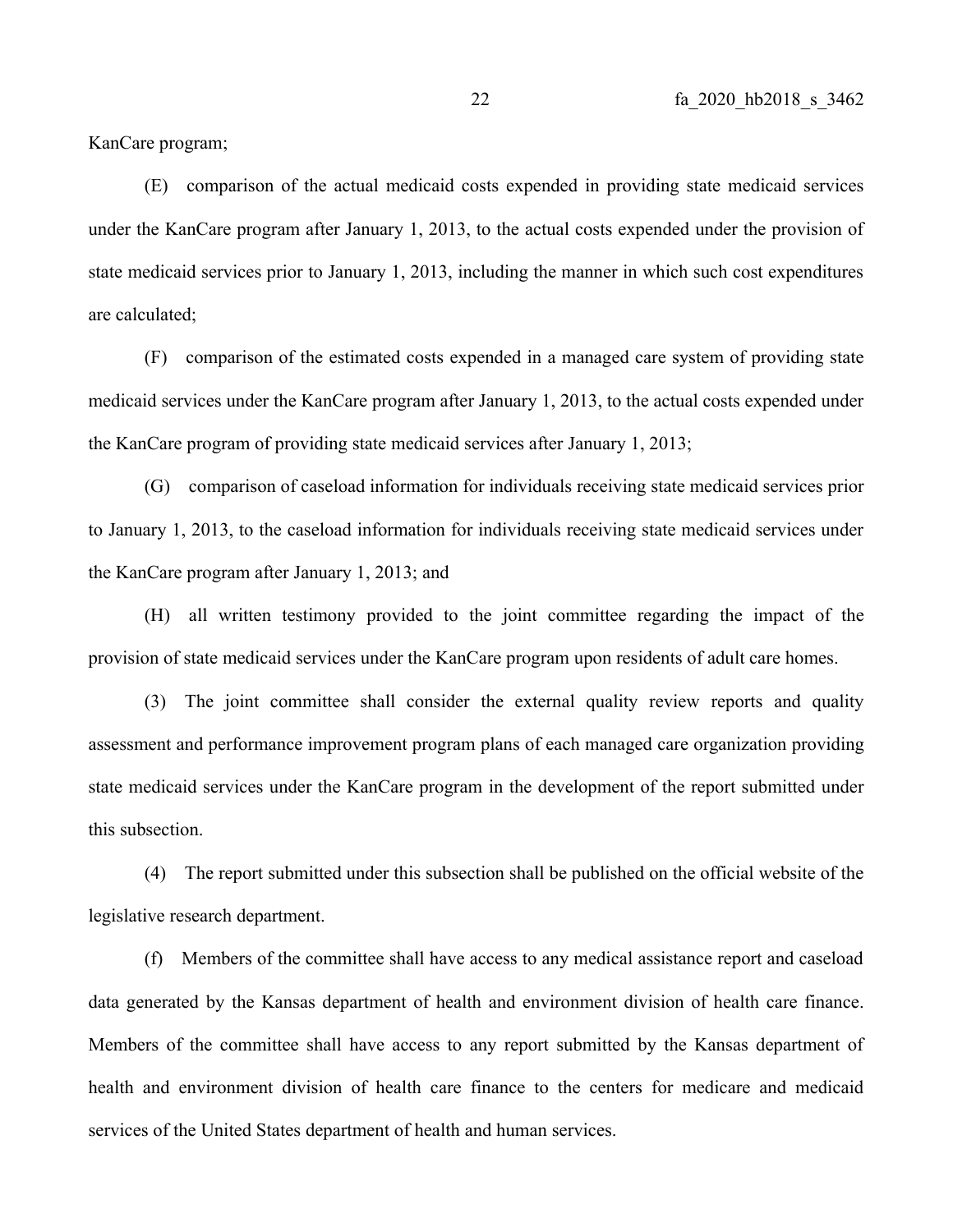(g) Members of the committee shall be paid compensation, travel expenses and subsistence expenses or allowance as provided in K.S.A. 75-3212, and amendments thereto, for attendance at any meeting of the joint committee or any subcommittee meeting authorized by the committee.

(h) In accordance with K.S.A. 46-1204, and amendments thereto, the legislative coordinating council may provide for such professional services as may be requested by the joint committee.

(i) The joint committee may make recommendations and introduce legislation as it deems necessary in performing its functions.

Sec. 24. K.S.A. 2019 Supp. 40-3213 is hereby amended to read as follows: 40-3213. (a) Every health maintenance organization and medicare provider organization subject to this act shall pay to the commissioner the following fees:

- (1) For filing an application for a certificate of authority, \$150;
- (2) for filing each annual report, \$50;
- (3) for filing an amendment to the certificate of authority, \$10.

(b) Every health maintenance organization subject to this act shall pay annually to the commissioner at the time such organization files its annual report, a privilege fee in an amount equal to the following percentages 5.77% of the total of all premiums, subscription charges or any other term that may be used to describe the charges made by such organization to enrollees:  $3.31\%$  during the reporting period beginning January 1, 2015, and ending December 31, 2017; and 5.77% on and after January 1, 2018. In such computations all such organizations shall be entitled to deduct therefrom any premiums or subscription charges returned on account of cancellations and dividends returned to enrollees. If the commissioner shall determine at any time that the application of the privilege fee, or a change in the rate of the privilege fee, would cause a denial of, reduction in or elimination of federal financial assistance to the state or to any health maintenance organization subject to this act, the commissioner is hereby authorized to terminate the operation of such privilege fee or the change in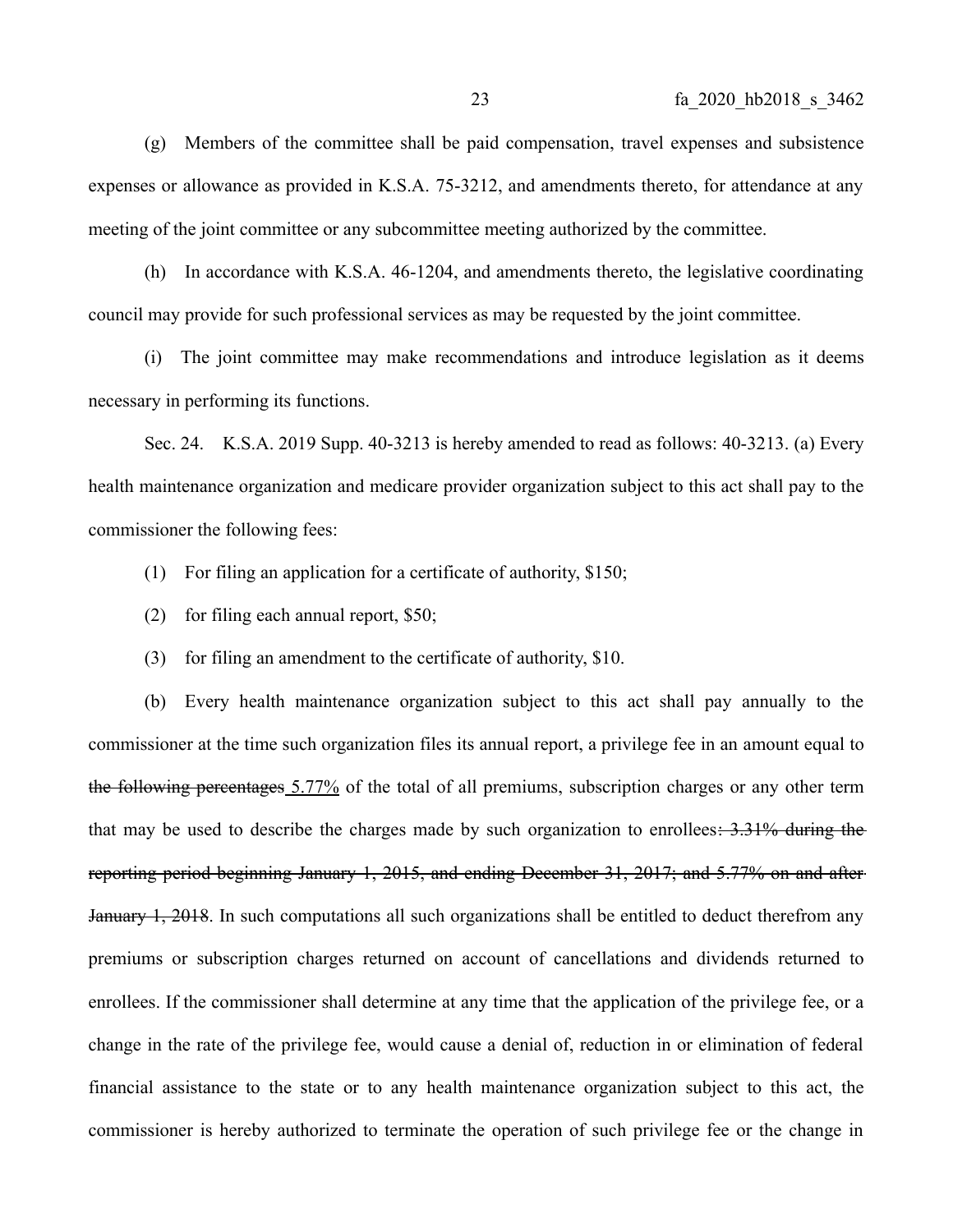such privilege fee.

(c) For the purpose of insuring the collection of the privilege fee provided for by subsection (b), every health maintenance organization subject to this act and required by subsection (b) to pay such privilege fee shall at the time it files its annual report, as required by K.S.A. 40-3220, and amendments thereto, make a return, generated by or at the direction of its chief officer or principal managing director, under penalty of K.S.A. 2019 Supp. 21-5824, and amendments thereto, to the commissioner, stating the amount of all premiums, assessments and charges received by the health maintenance organization, whether in cash or notes, during the year ending on the last day of the preceding calendar year. Upon the receipt of such returns the commissioner of insurance shall verify such returns and reconcile the fees pursuant to subsection (f) upon such organization on the basis and at the rate provided in this section.

(d) Premiums or other charges received by an insurance company from the operation of a health maintenance organization subject to this act shall not be subject to any fee or tax imposed under the provisions of K.S.A. 40-252, and amendments thereto.

(e) Fees charged under this section shall be remitted to the state treasurer in accordance with the provisions of K.S.A. 75-4215, and amendments thereto. Upon receipt of each such remittance, except as provided in section 9, and amendments thereto, the state treasurer shall deposit the entire amount in the state treasury to the credit of the medical assistance fee fund created by K.S.A. 2019 Supp. 40-3236, and amendments thereto.

(f) (1)—On and after January 1, 2018,—In addition to any other filing or return required by this section, each health maintenance organization shall submit a report to the commissioner on or before March 31 and September 30 of each year containing an estimate of the total amount of all premiums, subscription charges or any other term that may be used to describe the charges made by such organization to enrollees that the organization expects to collect during the current calendar year.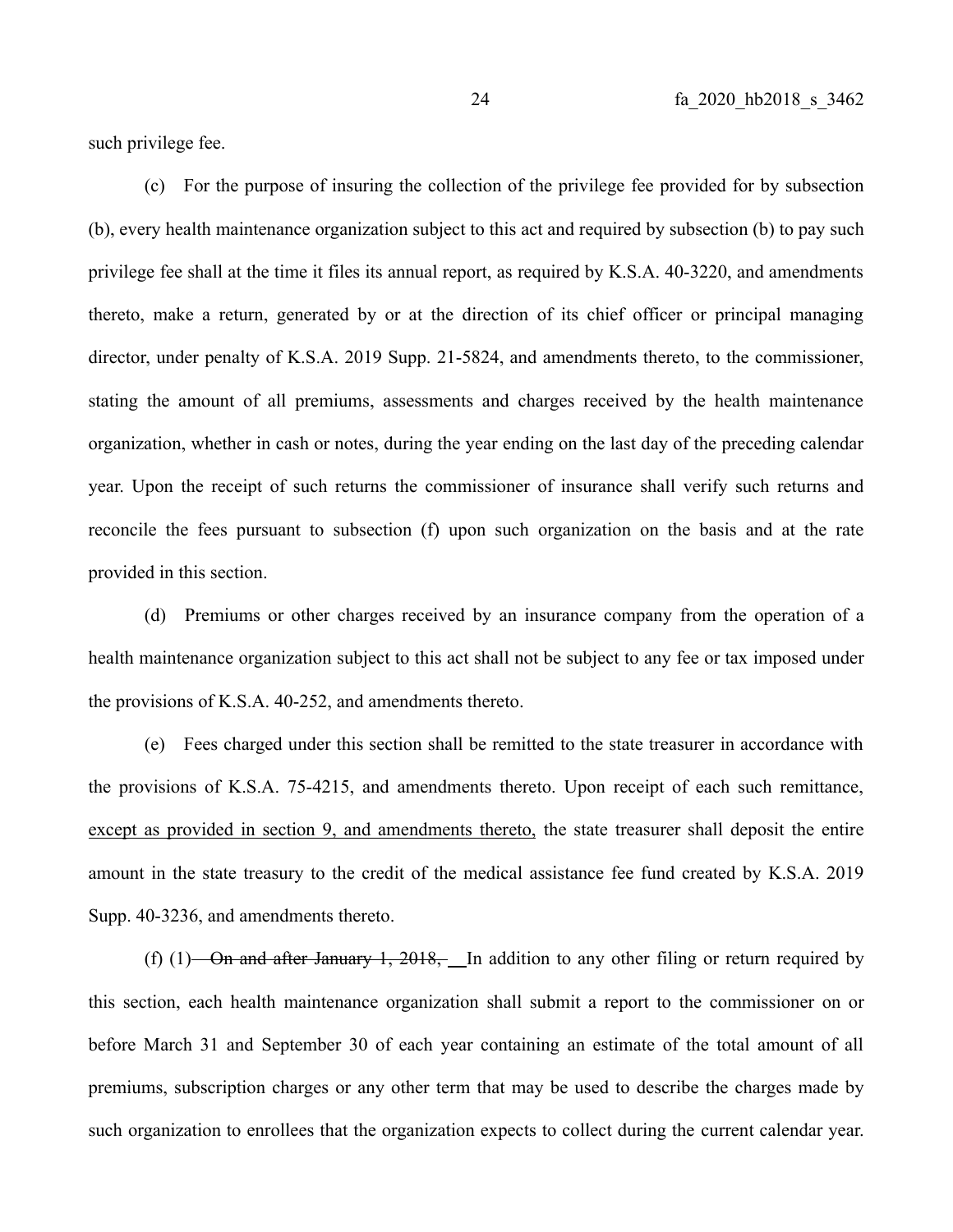Upon filing each March 31 report, the organization shall submit payment equal to  $\frac{1}{2}$  of the privilege fee that would be assessed by the commissioner for the current calendar year based upon the organization's reported estimate. Upon filing each September 30 report, the organization shall submit payment equal to the balance of the privilege fee that would be assessed by the commissioner for the current calendar year based upon the organization's reported estimates.

(2) Any amount of privilege fees actually owed by a health maintenance organization during any calendar year in excess of estimated privilege fees paid shall be assessed by the commissioner and shall be due and payable upon issuance of such assessment.

(3) Any amount of estimated privilege fees paid by a health maintenance organization during any calendar year in excess of privilege fees actually owed shall be reconciled when the commissioner assesses privilege fees in the ensuing calendar year. The commissioner shall credit such excess amount against future privilege fee assessments. Any such excess amount paid by a health maintenance organization that is no longer doing business in Kansas and that no longer has a duty to pay the privilege fee shall be refunded by the commissioner from funds appropriated by the legislature for such purpose.

Sec. 25. K.S.A. 65-6207 is hereby amended to read as follows: 65-6207. As used in K.S.A.  $65-6207$  to through  $65-6220$ , inclusive, and amendments thereto, the following have the meaning respectively ascribed thereto, unless the context requires otherwise:

(a) "Annual hospital medicaid expansion support surcharge" means the product of the number of unduplicated medicaid expansion enrollees multiplied by \$233.

(b) "Assessment revenues" means the revenues generated directly by the assessment and surcharge imposed by K.S.A.  $65-6208$  and  $65-6213$ , and amendments thereto, any penalty assessments and all interest credited to the fund under this act and any federal matching funds obtained through the use of such assessments, surcharges, penalties and interest amounts.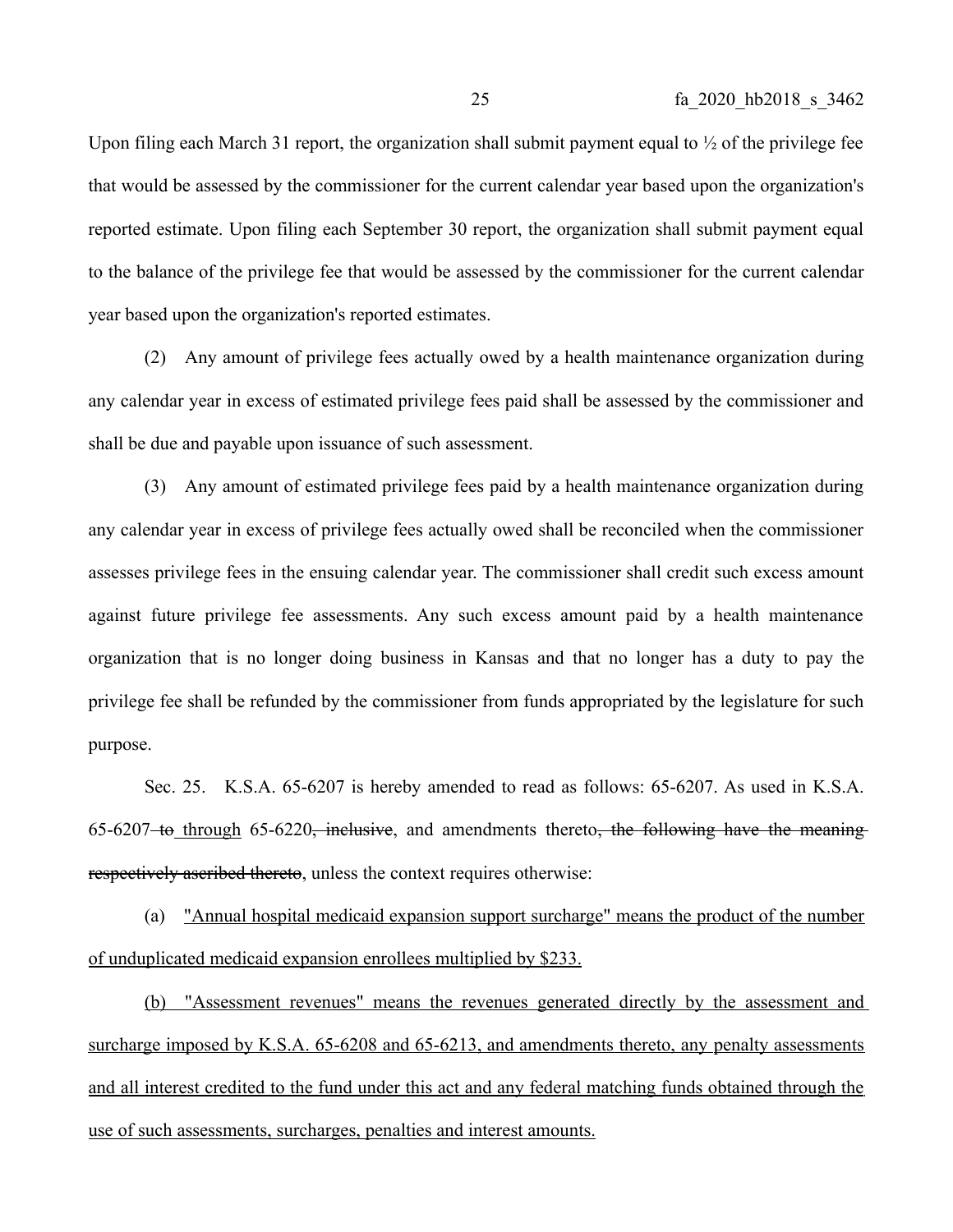(c) "Department" means the Kansas department for aging and disability services or the Kansas department of health and environment, or both.

(b)(d) "Fund" means the health care access improvement fund.

 $(e)(e)$  "Health maintenance organization" has the meaning means the same as provided in K.S.A. 40-3202, and amendments thereto.

 $\frac{d}{f}$  "Hospital"—has the meaning means the same as provided in K.S.A. 65-425, and amendments thereto.

(e)(g) "Hospital provider" means a person licensed by the department of health and environment to operate, conduct or maintain a hospital, regardless of whether the person is a federal medicaid provider.

 $(f)(h)$  "Pharmacy provider" means an area, premises or other site where drugs are offered for sale, where there are pharmacists, as defined in K.S.A. 65-1626, and amendments thereto, and where prescriptions, as defined in K.S.A. 65-1626, and amendments thereto, are compounded and dispensed.

(g) "Assessment revenues" means the revenues generated directly by the assessments imposed by K.S.A. 65-6208 and 65-6213, and amendments thereto, any penalty assessments and all interest credited to the fund under this act, and any federal matching funds obtained through the use of such assessments, penalties and interest amounts.

(i) "Unduplicated medicaid expansion enrollee" means each individual who becomes eligible for and enrolls in the Kansas program of medical assistance under K.S.A. 39-709(e)(2), and amendments thereto, and is eligible for a 90% federal medical assistance percentage pursuant to 42 U.S.C.  $\S$  1396d(y)(1).

Sec. 26. K.S.A. 65-6208 is hereby amended to read as follows: 65-6208. (a) Subject to the provisions of K.S.A. 65-6209, and amendments thereto, an annual assessment on inpatient services is imposed on each hospital provider in an amount equal to 1.83% of each hospital's net inpatient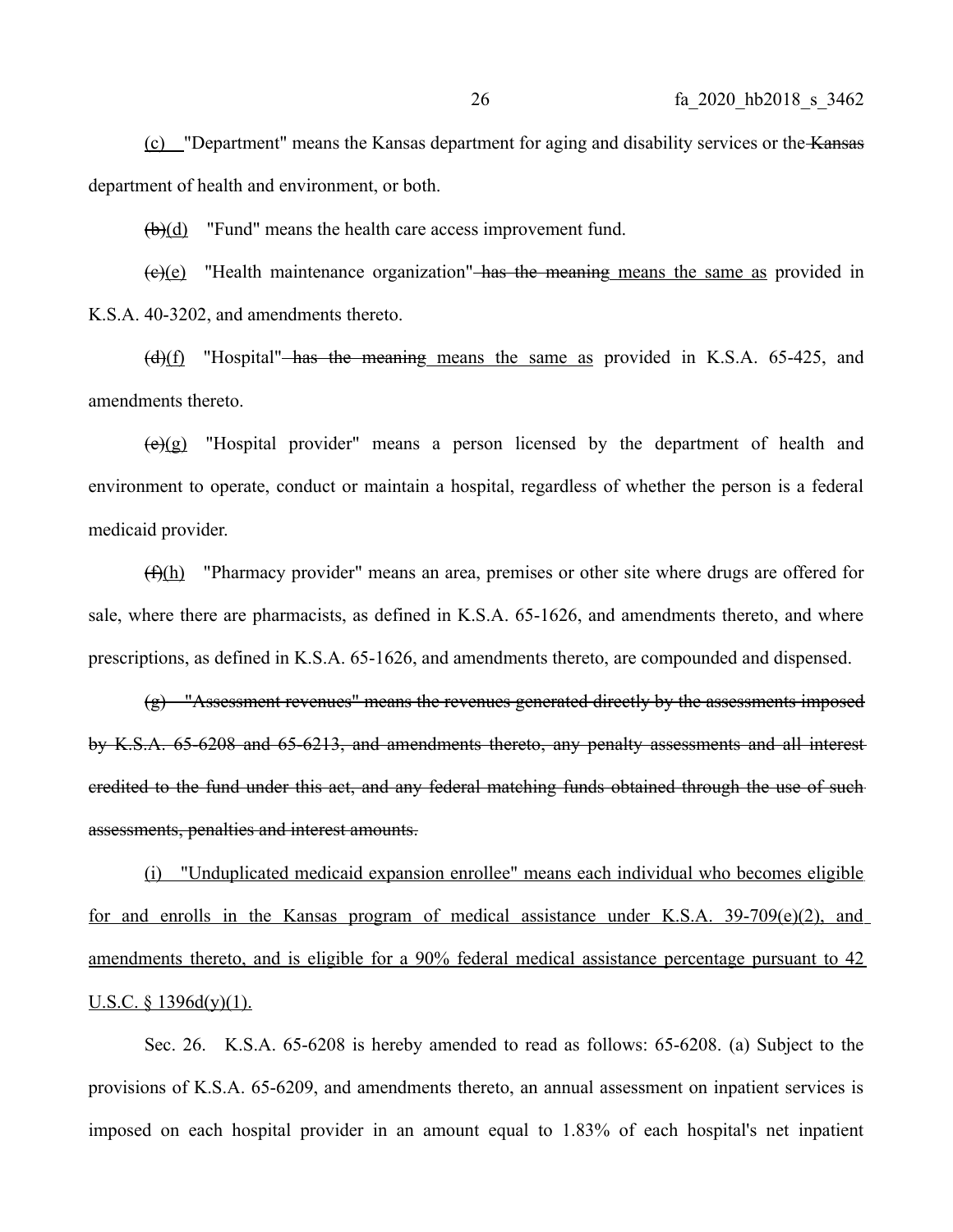operating revenue for the hospital's fiscal year 2010. In the event that a hospital does not have a complete twelve-month 2010 fiscal year, the assessment under this section shall be \$200,000 until such date that such hospital has completed the hospital's first twelve-month fiscal year. Upon completing such first twelve-month fiscal year, such hospital's assessment under this section shall be the amount equal to 1.83% of such hospital's net operating revenue for such first completed twelve-month fiscal year.

(b) An annual hospital medicaid expansion support surcharge shall be imposed on each hospital provider in an amount equal to its proportionate share as determined by the healthcare access improvement panel in accordance with K.S.A. 65-6218(d), and amendments thereto, except that such surcharge shall not exceed \$35 million for any calendar year and no surcharge shall be imposed for any period after the federal medical assistance percentage described in 42 U.S.C. § 1396d(y)(1) becomes lower than 90%. Upon final approval, notice of the amount of such surcharge shall be transmitted by the healthcare access improvement panel to the department. Upon receipt of such notice, the department shall promptly provide notice to each hospital provider in accordance with K.S.A. 65- 6211(b), and amendments thereto.

(c) Nothing in this act shall be construed to authorize any home rule unit or other unit of local government to license for revenue or impose a tax or assessment upon hospital providers or a tax or assessment measured by the income or earnings of a hospital provider.

Sec. 27. K.S.A. 65-6209 is hereby amended to read as follows: 65-6209. (a) A hospital provider that is a state agency, the authority, as defined in K.S.A. 76-3304, and amendments thereto, a state educational institution, as defined in K.S.A. 76-711, and amendments thereto, or a critical access hospital, as defined in K.S.A. 65-468, and amendments thereto, is exempt from the assessment imposed by K.S.A. 65-6208(a), and amendments thereto, but not the surcharge imposed by K.S.A. 65-6208(b), and amendments thereto.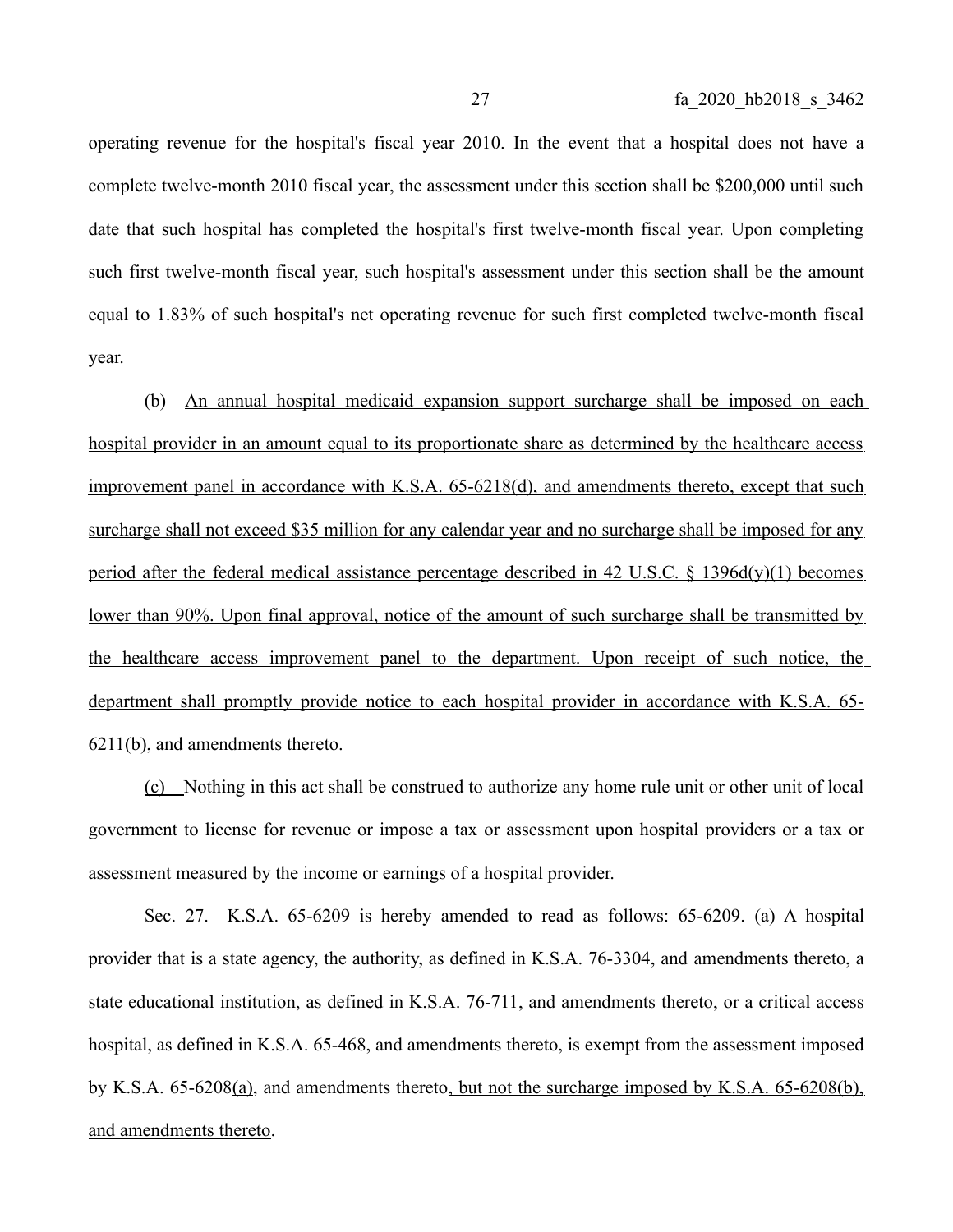(b) A hospital operated by the department in the course of performing its mental health or developmental disabilities functions is exempt from the assessment imposed by K.S.A. 65-6208(a), and amendments thereto, but not the surcharge imposed by K.S.A. 65-6208(b), and amendments thereto.

Sec. 28. K.S.A. 65-6210 is hereby amended to read as follows: 65-6210. (a) (1) The assessment and surcharge imposed by K.S.A. 65-6208, and amendments thereto, for any state fiscal year to which this statute applies shall be due and payable:

(A) For an assessment imposed under K.S.A.  $65-6208(a)$ , and amendments thereto, in equal installments on or before June 30 and December 31, commencing with whichever date first occurs after the hospital has received payments for 150 days after the effective date of the payment methodology approved by the United States centers for medicare and medicaid services; or

(B) for a surcharge imposed under K.S.A. 65-6208(b), and amendments thereto, in equal installments on or before September 15 and March 15.

(2) No installment payment of an assessment under-this act K.S.A.  $65-6208(a)$ , and amendments thereto, shall be due and payable<del>, however,</del> until after:

 $(1)(A)$  The hospital provider receives written notice from the department that the payment methodologies to hospitals required under this act have been approved by the United States centers for medicare and medicaid services of the United States department of health and human services under 42 C.F.R.  $\S$  433.68 for the assessment imposed by K.S.A. 65-6208(a), and amendments thereto, has been granted by the centers for medicare and medicaid services of the United States department of health and human services; and

 $(2)(B)$  in the case of a hospital provider, the hospital has received payments for 150 days after the effective date of the payment methodology approved by the United States centers for medicare and medicaid services.

(b) The department is authorized to establish delayed payment schedules for hospital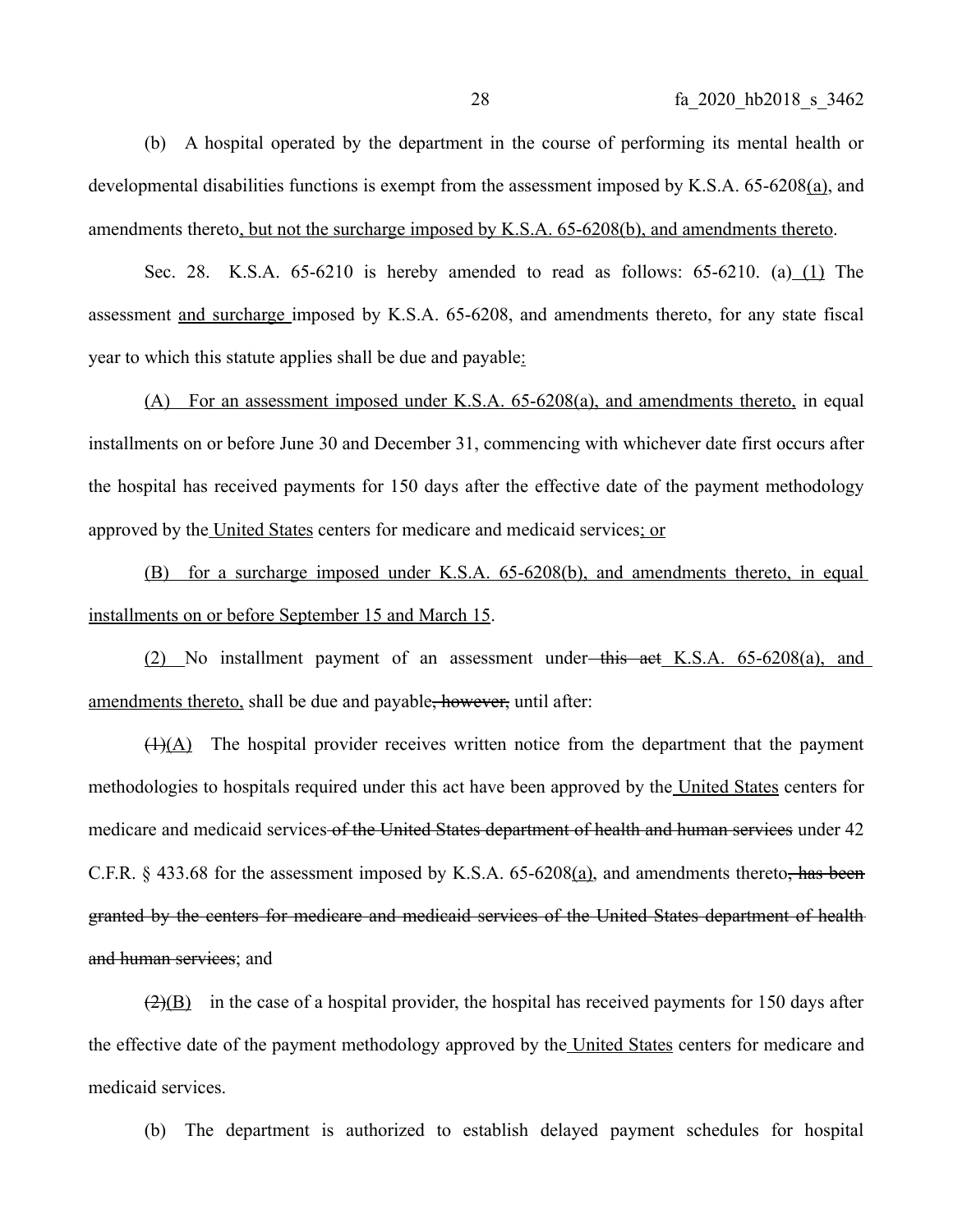providers that are unable to make installment payments when due under this section due to financial difficulties, as determined by the department.

(c)  $(1)$  If a hospital provider fails to pay the full amount of an installment when due, including any extensions granted under this section, there shall be added to the assessment or surcharge imposed by K.S.A. 65-6208, and amendments thereto, unless waived by the department for reasonable cause, a penalty assessment equal to the lesser of:

 $(1)(A)$  An amount equal to 5% of the installment amount not paid on or before the due date, plus 5% of the portion thereof remaining unpaid on the last day of each month thereafter; or

 $(2)(B)$  an amount equal to 100% of the installment amount not paid on or before the due date.

 $(2)$  For purposes of this subsection  $(e)$ , payments will be credited first to unpaid installment amounts, rather than to penalty or interest amounts, beginning with the most delinquent installment.

(d) The effective date for the payment methodology applicable to hospital providers approved by the United States centers for medicare and medicaid services shall be the date of July 1 or January 1, whichever date is designated in the state plan submitted by the department of health and environment for approval by the United States centers for medicare and medicaid services.

Sec. 29. K.S.A. 65-6211 is hereby amended to read as follows: 65-6211. (a) After December 31 of each year, except as otherwise provided in this subsection, and on or before March 31 of the succeeding year, the department shall send a notice of assessment imposed under K.S.A. 65-6208(a), and amendments thereto, to every hospital provider subject to assessment under this act.  $(\theta)$ —The hospital provider notice of assessment shall notify the hospital provider of its assessment for the state fiscal year commencing on the next July 1.

(b) On or before August 15 and February 15 of each year, the department shall send a notice of surcharge imposed under K.S.A. 65-6208(b), and amendments thereto, to each hospital provider subject to the surcharge. The department shall send the first such notice on or before August 15, 2021.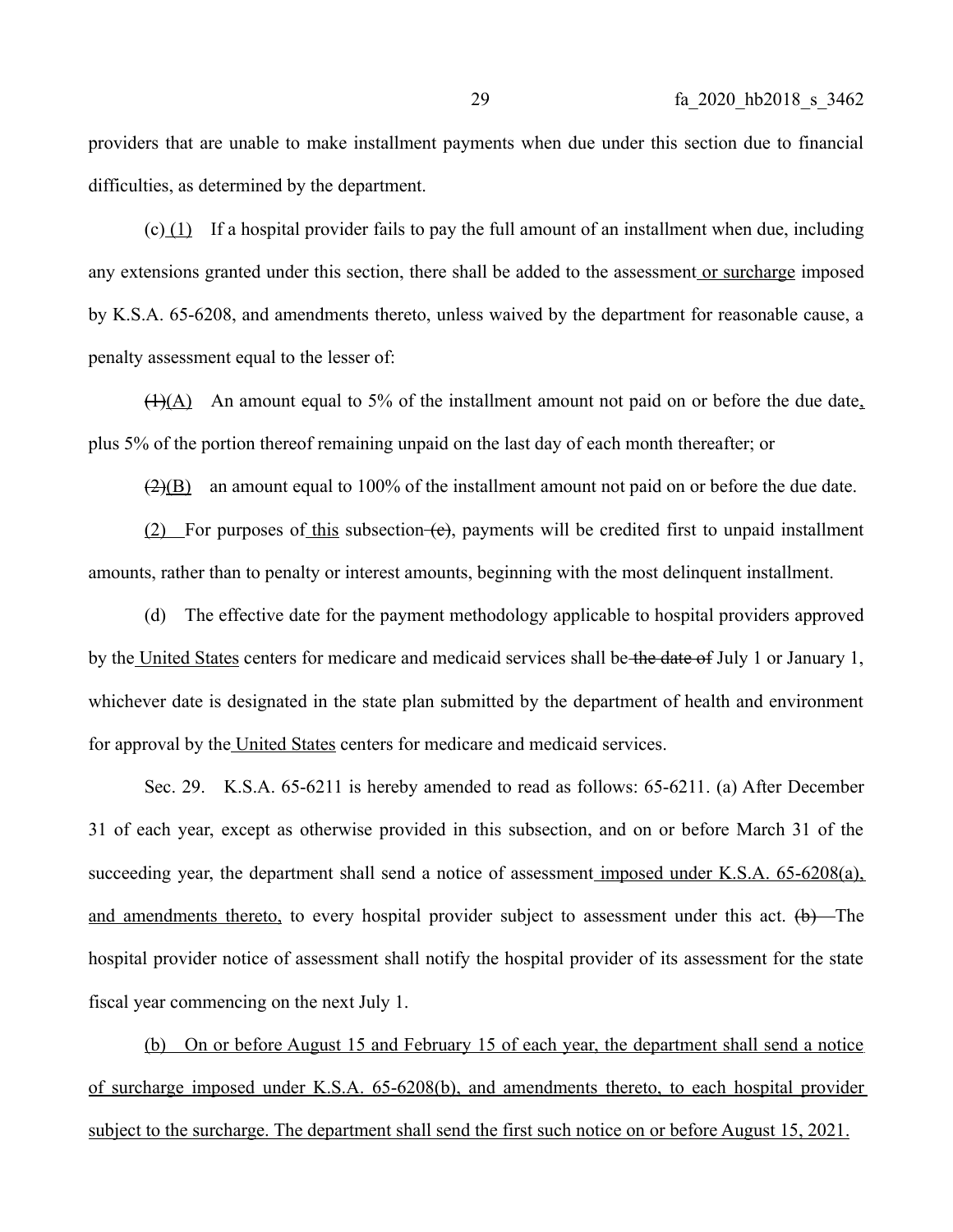(c) If a hospital provider operates, conducts or maintains more than one licensed hospital in the state, the hospital provider shall pay-the any assessment or surcharge imposed under K.S.A. 65-6208(a) or (b), and amendments thereto, for each hospital separately.

(d) Notwithstanding any other provision in this act, in the case of a person who ceases to operate, conduct or maintain a hospital in respect of for which the person is subject to assessment in K.S.A. 65-6208(a), and amendments thereto, as a hospital provider, the assessment for the state fiscal year in which the cessation occurs shall be adjusted by multiplying the assessment computed under K.S.A. 65-6208(a), and amendments thereto, by a fraction, the numerator of which is the number of the days during the year during which the provider operates, conducts or maintains a hospital and the denominator of which is 365. Immediately upon ceasing to operate, conduct or maintain a hospital, the person shall pay the adjusted assessment for that state fiscal year, to the extent not previously paid.

(e) Notwithstanding any other provision in this act, in the case of a person who ceases to operate, conduct or maintain a hospital for which the person is subject to surcharge in K.S.A. 65- 6208(b), and amendments thereto, as a hospital provider, the surcharge for the six-month period in which the cessation occurs shall be adjusted by multiplying the surcharge computed under K.S.A. 65-6208(b), and amendments thereto, by a fraction, the numerator of which is the number of the days during the six months during which the provider operates, conducts or maintains a hospital and the denominator of which is the days in the same six-month period. Immediately upon ceasing to operate, conduct or maintain a hospital, the person shall pay the adjusted assessment for that six-month period, to the extent not previously paid.

(f) Notwithstanding any other provision in this act, a person who commences operating, conducting or maintaining a hospital shall pay the assessment computed under-subsection (a) of K.S.A. 65-6208(a), and amendments thereto, in installments on the due dates stated in the notice and on the regular installment due dates for the state fiscal year occurring after the due dates of the initial notice.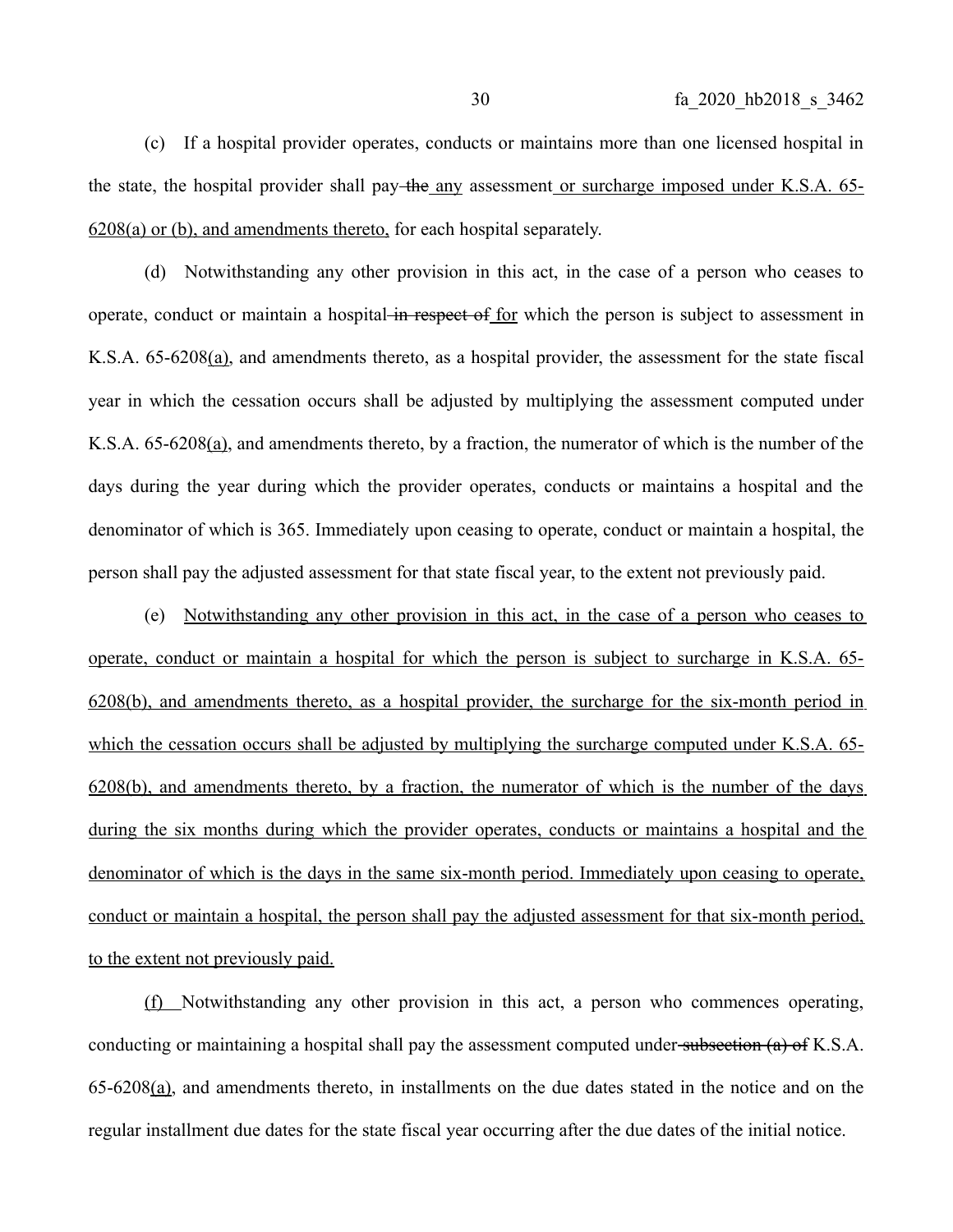Sec. 30. K.S.A. 65-6212 is hereby amended to read as follows: 65-6212. (a) The assessment imposed by K.S.A. 65-6208(a), and amendments thereto, shall not take effect or shall cease to be imposed and any moneys remaining in the fund attributable to assessments imposed under K.S.A. 65- 6208(a), and amendments thereto, shall be refunded to hospital providers in proportion to the amounts paid by them if the payments to hospitals required under-subsection  $(a)$  of K.S.A. 65-6218 $(a)$ , and amendments thereto, are changed or are not eligible for federal matching funds under title XIX or XXI of the federal social security act.

(b) The assessment and surcharge imposed by K.S.A. 65-6208, and amendments thereto, shall not take effect or shall cease to be imposed if the assessment is determined to be an impermissible tax under title XIX of the federal social security act. Moneys in the health care access improvement fund or the hospital medicaid expansion support surcharge fund derived from assessments or surcharges imposed prior thereto shall be disbursed in accordance with subsection (a) of K.S.A. 65-6218, and amendments thereto, to the extent that federal matching is not reduced due to the impermissibility of the assessments or surcharges, and any remaining moneys shall be refunded to hospital providers in proportion to the amounts paid by them.

Sec. 31. K.S.A. 65-6217 is hereby amended to read as follows: 65-6217. (a) There is hereby created in the state treasury the health care access improvement fund, which shall to be administered by the secretary of health and environment. All moneys received for the assessments imposed by K.S.A. 65-6208(a) and 65-6213, and amendments thereto, including any penalty assessments imposed thereon, shall be remitted to the state treasurer in accordance with K.S.A. 75-4215, and amendments thereto. Upon receipt of each such remittance, the state treasurer shall deposit the entire amount in the state treasury to the credit of the health care access improvement fund. All expenditures from the health care access improvement fund shall be made in accordance with appropriation acts upon warrants of the director of accounts and reports issued pursuant to vouchers approved by the secretary of health and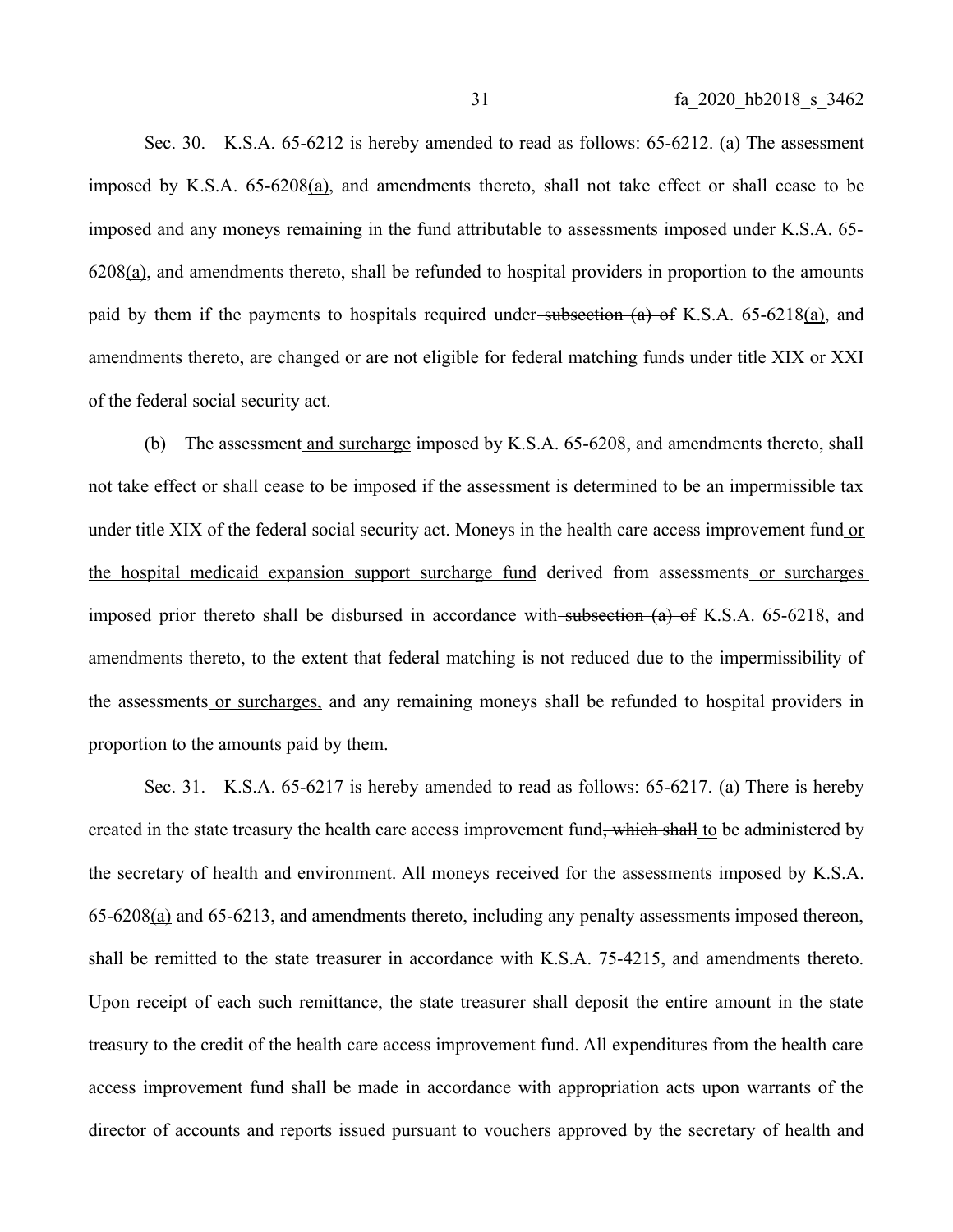environment or the secretary's designee.

(b) There is hereby created in the state treasury the hospital medicaid expansion support surcharge fund to be administered by the secretary of health and environment. All moneys received for the surcharge imposed by K.S.A. 65-6208(b), and amendments thereto, including any penalty assessments imposed thereon, shall be remitted to the state treasurer in accordance with K.S.A. 75- 4215, and amendments thereto. Upon receipt of each such remittance, the state treasurer shall deposit the entire amount into the state treasury to the credit of the hospital medicaid expansion support surcharge fund. All expenditures from the hospital medicaid expansion support surcharge fund shall be made in accordance with appropriation acts upon warrants of the director of accounts and reports issued pursuant to vouchers approved by the secretary of health and environment or the secretary's designee.

(c) The fund funds shall not be used to replace any moneys appropriated by the legislature for the department's medicaid program.

 $(e)(d)$  The-fund is funds are created for the purpose of receiving moneys in accordance with this act and disbursing moneys only for the purpose of improving health care delivery and related health activities, notwithstanding any other provision of law.

 $(d)(e)$  On or before the 10<sup>th</sup> day of each month, the director of accounts and reports shall transfer from the state general fund to the health care access improvement fund and the hospital medicaid expansion support surcharge fund interest earnings based on:

(1) The average daily balance of moneys in the health care access improvement each such fund for the preceding month; and

(2) the net earnings rate of the pooled money investment portfolio for the preceding month.

 $(e)(f)$  The fund funds shall consist of the following:

(1) All moneys collected or received by the department from the hospital provider assessment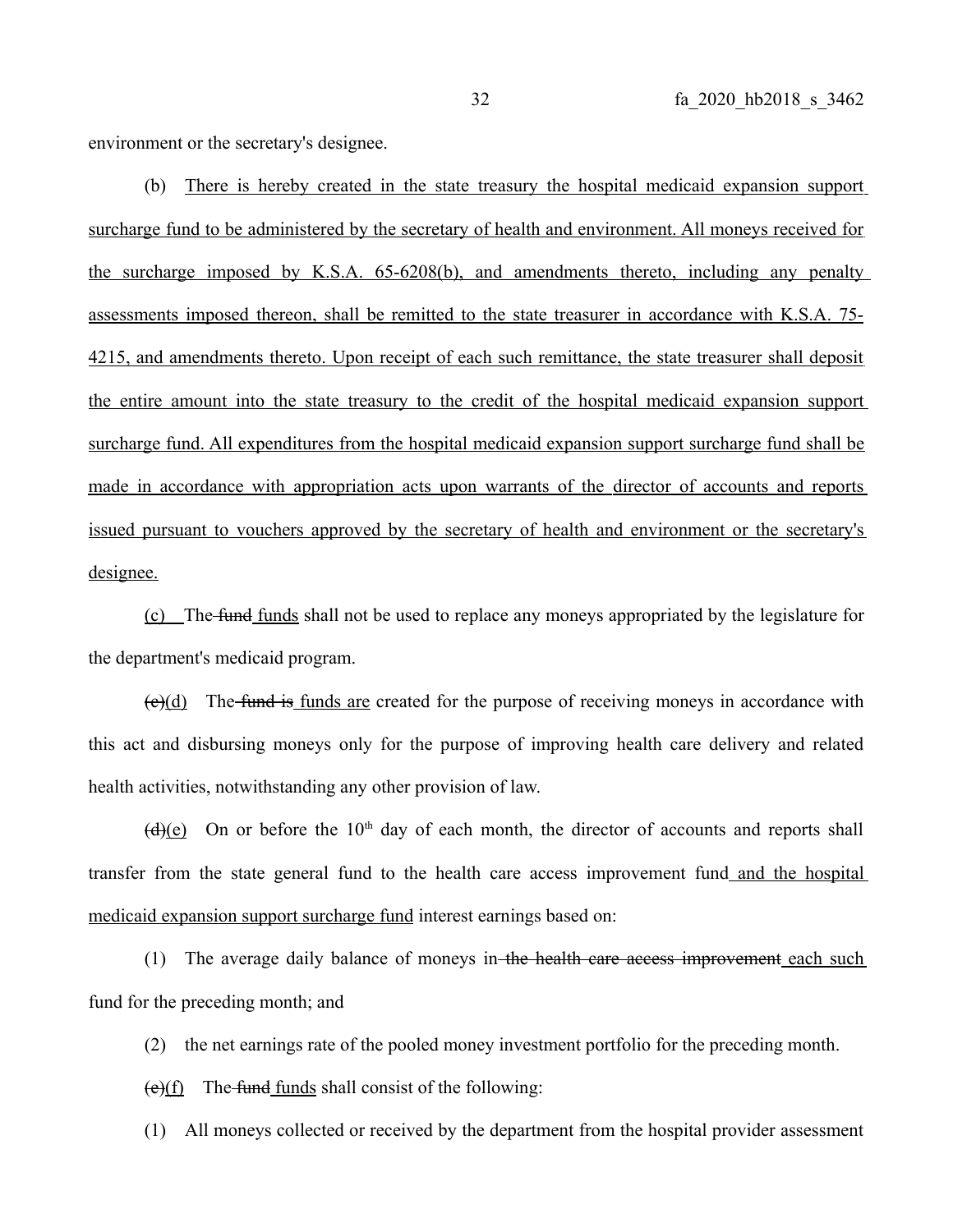and surcharge and the health maintenance organization assessment imposed by this act;

- (2) any interest or penalty levied in conjunction with the administration of this act; and
- (3) all other moneys received for the fund funds from any other source.

 $(f)(g)(1)$  On July 1 of each fiscal year, the director of accounts and reports shall record a debit to the state treasurer's receivables for the health care access improvement fund and shall record a corresponding credit to the health care access improvement fund in an amount certified by the director of the budget-which that shall be equal to the sum of 80% of the moneys estimated by the director of the budget to be received from the assessment imposed on hospital providers pursuant to K.S.A. 65-  $6208(a)$ , and amendments thereto, and credited to the health care access improvement fund during such fiscal year, plus 53% of the moneys estimated by the director of the budget to be received from the assessment imposed on health maintenance organizations pursuant to K.S.A. 65-6213, and amendments thereto, and credited to the health care access improvement fund during such fiscal year, except that such amount shall be proportionally adjusted during such fiscal year with respect to any change in the moneys estimated by the director of the budget to be received for such assessments under K.S.A. 65- 6208(a) and 65-6213, and amendments thereto, deposited in the state treasury and credited to the health care access improvement fund during such fiscal year. Among other appropriate factors, the director of the budget shall take into consideration the estimated and actual receipts from such assessments for the current fiscal year and the preceding fiscal year in determining the amount to be certified under this subsection (f) paragraph. All moneys received for the assessments imposed pursuant to K.S.A. 65-6208(a) and 65-6213, and amendments thereto, deposited in the state treasury and credited to the health care access improvement fund during a fiscal year shall reduce the amount debited and credited to the health care access improvement fund under this subsection (f) paragraph for such fiscal year.

(2) On July 1 of each fiscal year, the director of accounts and reports shall record a debit to the state treasurer's receivables for the hospital medicaid expansion support surcharge fund and shall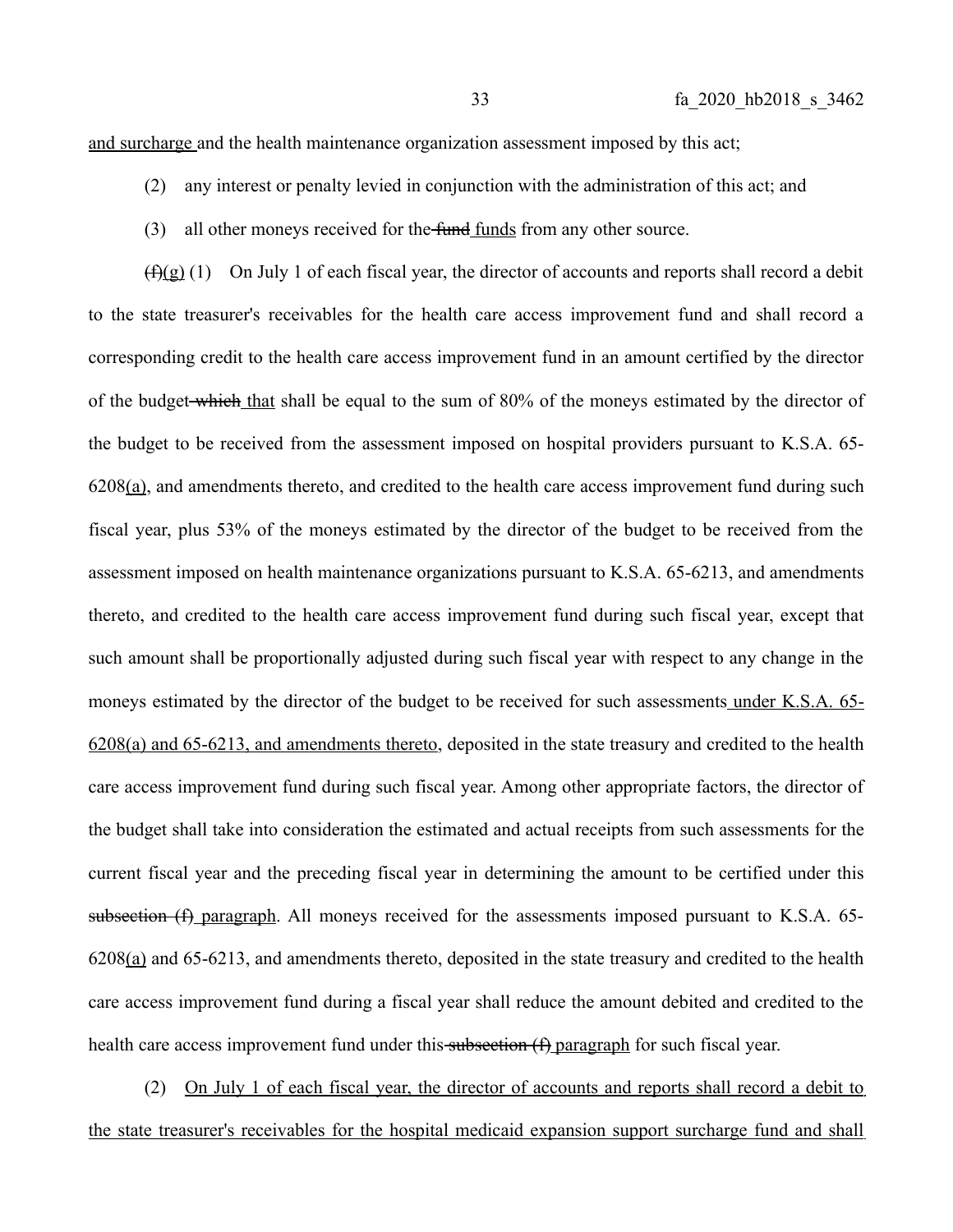record a corresponding credit to the hospital medicaid expansion support surcharge fund in an amount certified by the director of the budget that shall be equal to 100% of the moneys estimated by the director of the budget to be received from any surcharge imposed on hospital providers in accordance with K.S.A. 65-6208(b), and amendments thereto, and credited to the hospital medicaid expansion support surcharge fund during such fiscal year, except that such amount shall be proportionally adjusted during such fiscal year with respect to any change in the moneys estimated by the director of the budget to be received for such surcharge in accordance with K.S.A. 65-6208(b), and amendments thereto, deposited in the state treasury and credited to the hospital medicaid expansion support surcharge fund during such fiscal year. Among other appropriate factors, the director of the budget shall take into consideration the estimated and actual receipts from such surcharge for the current fiscal year and the preceding fiscal year in determining the amount to be certified under this paragraph. All moneys received for the surcharge imposed under K.S.A. 65-6208(b), and amendments thereto, deposited in the state treasury and credited to the hospital medicaid expansion support surcharge fund during a fiscal year shall reduce the amount debited and credited to the hospital medicaid expansion support surcharge fund under this paragraph for such fiscal year.

(3) On June 30 of each fiscal year, the director of accounts and reports shall adjust the amounts debited and credited to the state treasurer's receivables and to the health care access improvement fund and the hospital medicaid expansion support surcharge fund pursuant to this subsection (f), to reflect all moneys actually received for the assessments and surcharge imposed pursuant to K.S.A. 65-6208 and 65-6213, and amendments thereto, deposited in the state treasury and credited to the health care access improvement fund and the hospital medicaid expansion support surcharge fund during the current fiscal year.

 $(3)(4)$  The director of accounts and reports shall notify the state treasurer of all amounts debited and credited to the health care access improvement fund and the hospital medicaid expansion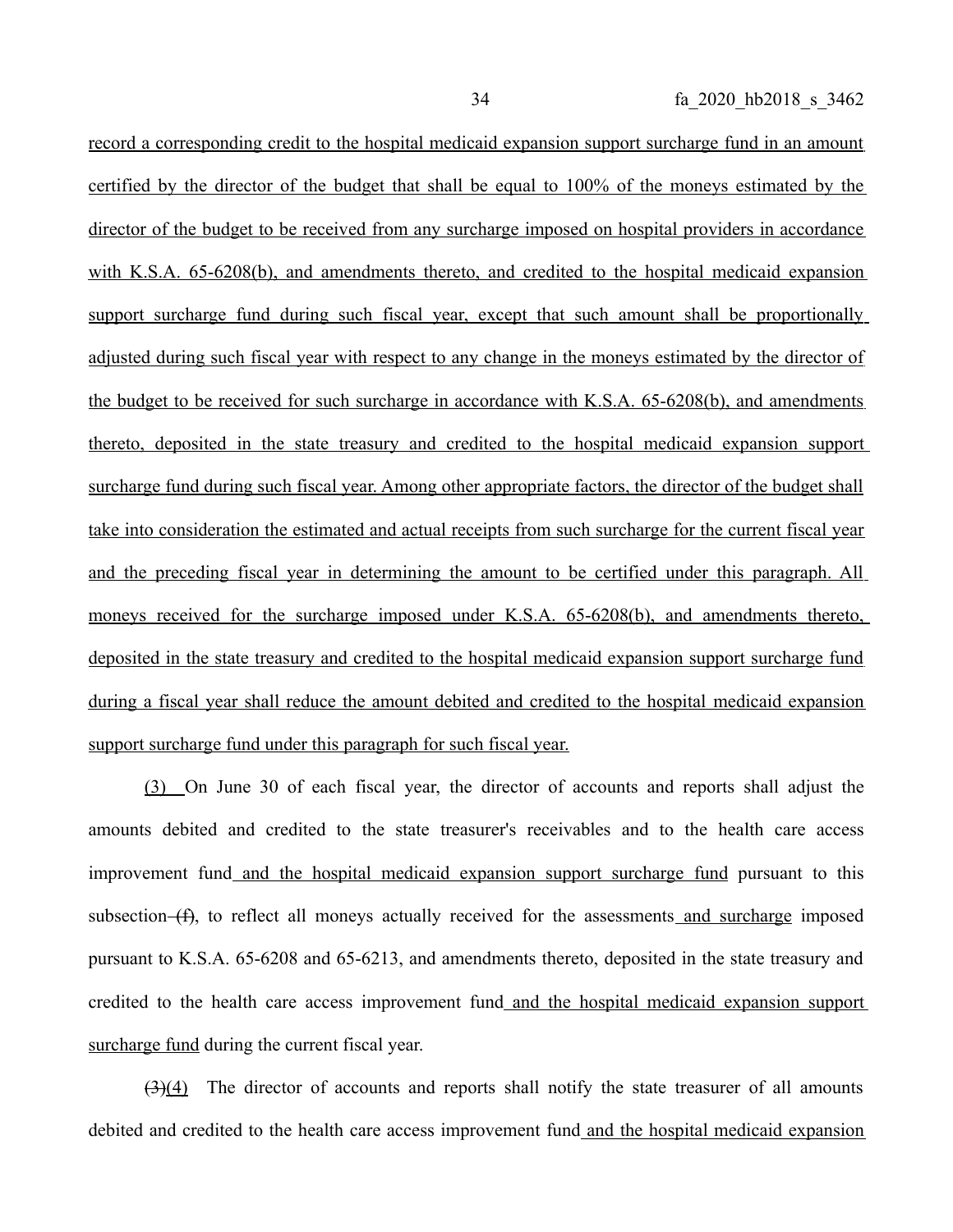support surcharge fund pursuant to this subsection  $(f)$  and all reductions and adjustments thereto made pursuant to this subsection (f). The state treasurer shall enter all such amounts debited and credited and shall make reductions and adjustments thereto on the books and records kept and maintained for the health care access improvement fund by the state treasurer in accordance with the notice thereof.

Sec. 32. K.S.A. 65-6218 is hereby amended to read as follows: 65-6218. (a) Assessment revenues generated from the hospital provider assessments under K.S.A. 65-6208(a), and amendments thereto, shall be disbursed as follows:

(1) Not less than 80% of assessment revenues shall be disbursed to hospital providers through a combination of medicaid access improvement payments and increased medicaid rates on designated diagnostic related groupings, procedures or codes;

(2) not more than 20% of assessment revenues shall be disbursed to providers who are persons licensed to practice medicine and surgery or dentistry through increased medicaid rates on designated procedures and codes; and

(3) not more than 3.2% of hospital provider assessment revenues shall be used to fund health care access improvement programs in undergraduate, graduate or continuing medical education, including the medical student loan act.

(b) Assessment revenues generated from the health maintenance organization assessment shall be disbursed as follows:

(1) Not less than 53% of health maintenance organization assessment revenues shall be disbursed to health maintenance organizations that have a contract with the department through increased medicaid capitation payments;

(2) not more than 30% of health maintenance organization assessment revenues shall be disbursed to fund activities to increase access to dental care, primary care safety net clinics, increased medicaid rates on designated procedures and codes for providers who are persons licensed to practice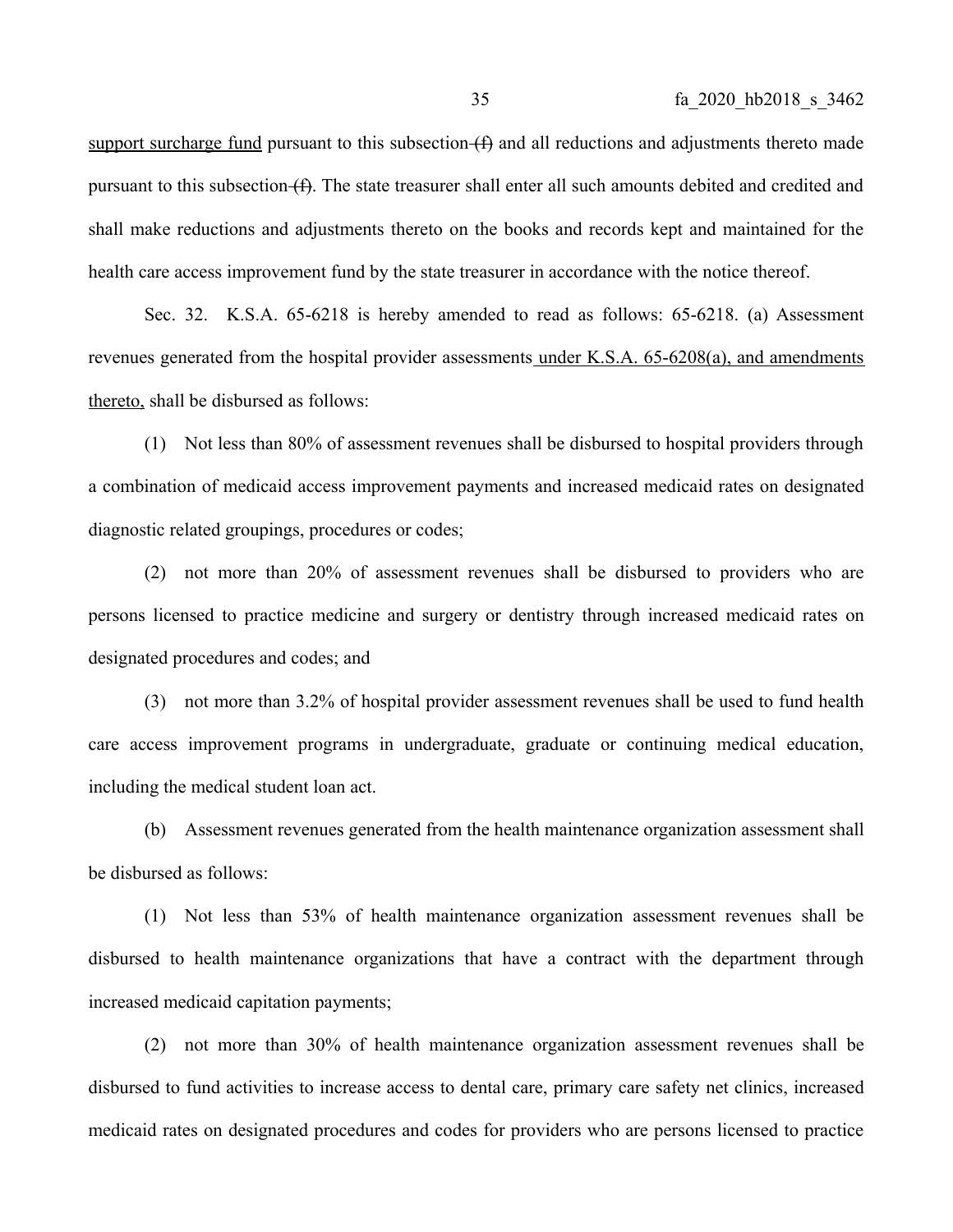dentistry, and home and community-based services;

(3) not more than 17% of health maintenance organization assessment revenues shall be disbursed to pharmacy providers through increased medicaid rates.

(c) Surcharge revenues generated from the hospital medicaid expansion support surcharge under K.S.A. 65-6208(b), and amendments thereto, shall be disbursed to offset the costs to the state related to medicaid expansion beneficiaries as calculated in K.S.A. 65-6207(a), and amendments thereto.

 $(e)(d)$  For the purposes of administering and selecting the disbursements described in subsections (a) and (b) of this section and oversight of the calculation of the annual hospital medicaid expansion support payment and any surcharge under K.S.A. 65-6208(b), and amendments thereto, the health care access improvement panel is hereby established. The panel shall consist of the following: Three members appointed by the Kansas hospital association, two members who are persons licensed to practice medicine and surgery appointed by the Kansas medical society, one member appointed by each health maintenance organization that has a medicaid managed care contract with the Kansas department for aging and disability services of health and environment, one member appointed by the Kansas association for the medically underserved, community care network of Kansas and one representative of the department of health and environment appointed by the governor. The panel shall meet as soon as possible subsequent to the effective date of this act and shall elect a chairperson from among the members appointed by the Kansas hospital association.

(e) The panel shall use the following procedure to approve collection of surcharge revenues under K.S.A. 65-6208(b) for each calendar year beginning with calendar year 2021 based upon the total number of unduplicated medicaid expansion enrollees for such year:

 (1) By July 15, the department shall certify to the panel the total number of unduplicated medicaid expansion enrollees for the period beginning on January 1 and ending on June 30.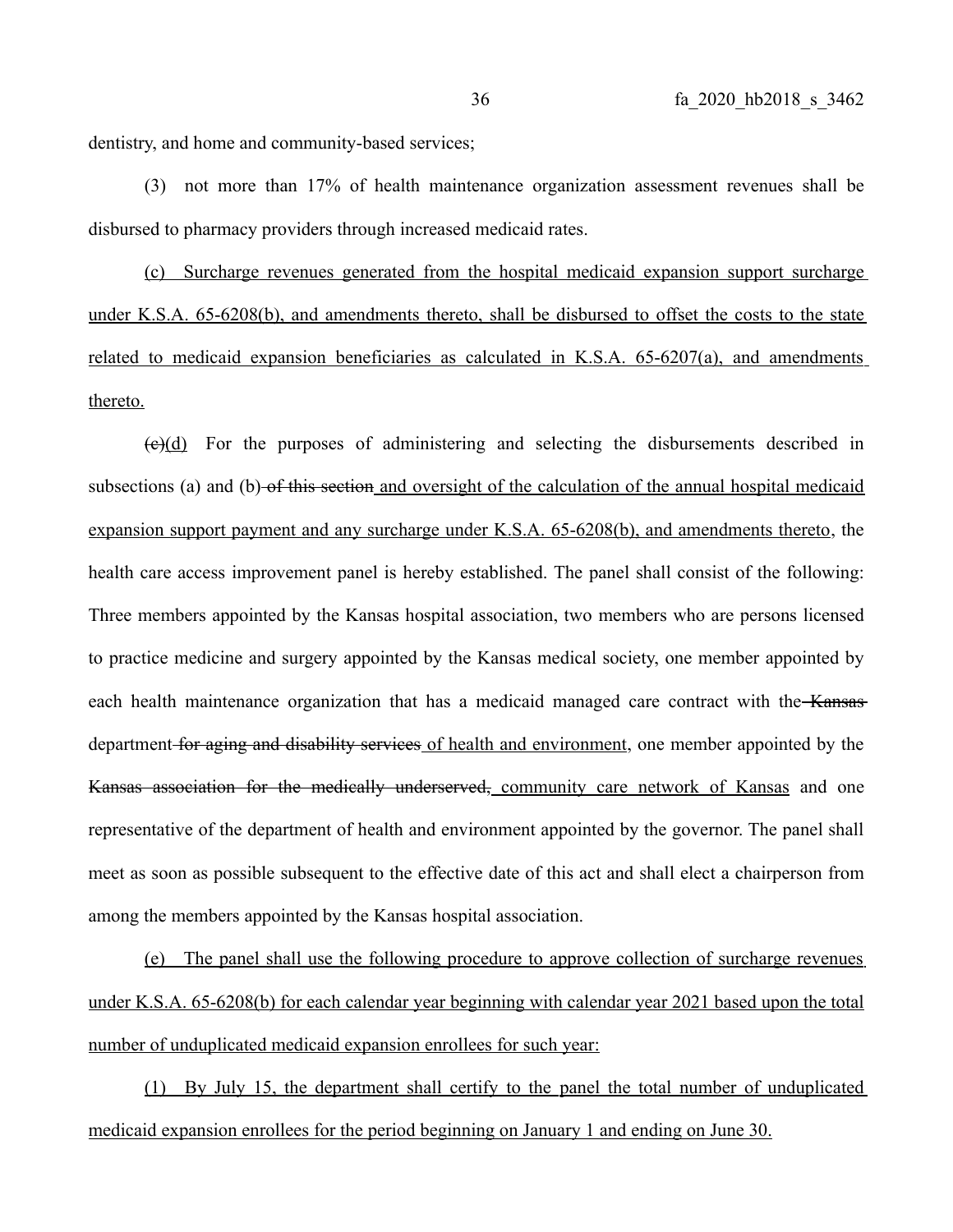(2) The panel shall review the number certified by the department, consult with the department regarding any proposed deletions and certify the final number of unduplicated medicaid expansion enrollees for such period by August 1.

(3) Each hospital's share of the annual hospital medicaid expansion support surcharge shall be determined by the panel based upon such hospital's proportion of total hospital revenues, and the amount shall be certified to the department by August 15. The surcharge for any hospital that has not yet filed a medicare cost report shall pay the lowest surcharge payable by its hospital licensure category as defined by K.S.A. 65-425, and amendments thereto.

(4) For the period beginning on July 1 and ending on December 31, any additional unduplicated medicaid expansion enrollees who were not counted in the first half of the calendar year shall be certified to the panel by the department by January 15. The panel shall follow the same process as described in paragraphs (2) and (3). No enrollee shall be certified more than once in any calendar year.

(5) For purposes of this subsection, the total surcharge revenues to be certified for any calendar year shall not exceed \$35 million, and any annual hospital medicaid expansion support surcharge in excess of \$35 million shall be disregarded.

(6) As used in this subsection:

(A) "Total hospital revenues" means the sum of inpatient and outpatient revenues for all hospital providers as reflected in the applicable medicare cost report.

(B) "Applicable medicare cost report" means, for calendar year 2021, such report filed by each hospital for calendar year 2016 or, if the hospital did not file a medicare cost report for calendar year 2016, the first year that the hospital filed a medicare cost report. For each calendar year after 2021, the applicable medicare cost report shall advance by one year.

(f) A representative of the panel shall be required to make an annual report to the legislature